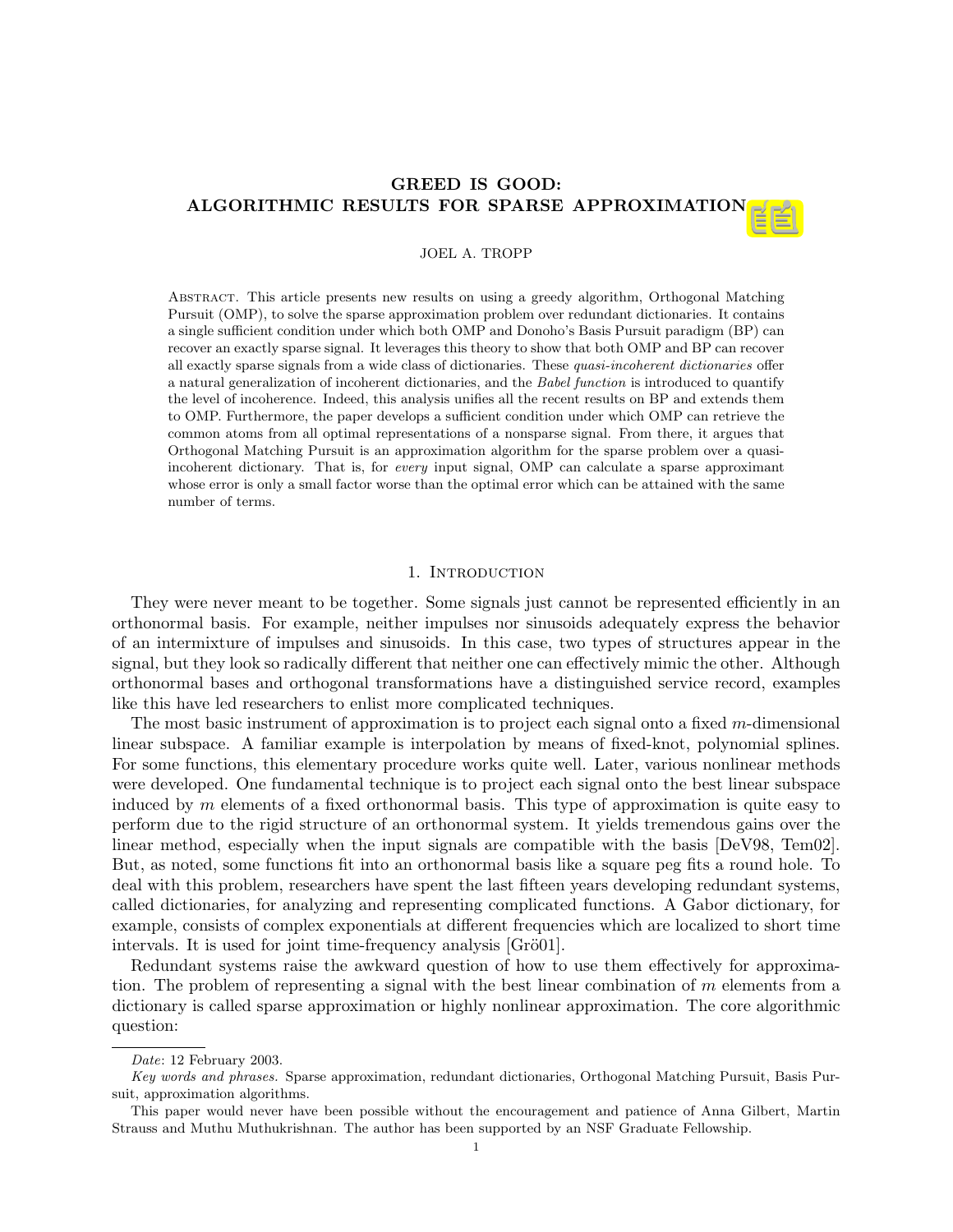#### 2 J. A. TROPP

For a given class of dictionaries, how does one design a fast algorithm which provably calculates a nearly-optimal sparse representation of an arbitrary input signal?

Unfortunately, it is quite difficult to answer. At present, there are two major approaches, called Orthogonal Matching Pursuit (OMP) and Basis Pursuit (BP). OMP is an iterative greedy algorithm that selects at each step the dictionary element best correlated with the residual part of the signal. Then it produces a new approximant by projecting the signal onto those elements which have already been selected. This technique just extends the trivial greedy algorithm which succeeds for an orthonormal system. Basis Pursuit is a more sophisticated approach, which replaces the original sparse approximation problem by a linear programming problem. Empirical evidence suggests that BP is more powerful than OMP [CDS99]. Meanwhile, the major advantage of Orthogonal Matching Pursuit is that it has simple, fast implementations [DMA97, GMS03].

1.1. Major Results. I have developed theory for two distinct sparse approximation problems. The EXACT-SPARSE problem is to recover an exact superposition

$$
\displaystyle \pmb{x} = \sum_{k=1}^m b_k \, \pmb{\varphi}_k
$$

of m elements (called atoms) from a redundant dictionary. To state the first theorem, I define a matrix  $\Phi_{\text{opt}}$  whose columns are the m atoms that comprise the signal and write  $\Phi_{\text{opt}}^+$  for its pseudo-inverse.

**Theorem A.** Suppose that  $x$  is a signal which can be expressed as a linear combination the m atoms in  $\Phi_{\text{opt}}$ . Both Orthogonal Matching Pursuit and Basis Pursuit recover the m-term representation of  $x$  whenever

$$
\max_{\psi} \left\| \boldsymbol{\phi}_{\text{opt}}^+ \boldsymbol{\psi} \right\|_1 < 1,\tag{1.1}
$$

where the maximization occurs over all atoms  $\psi$  which do not participate in the m-term representation.

This result is essentially the best possible for OMP, and it is also the best possible for BP in certain cases. It is remarkable that (1.1) is a natural sufficient condition for such disparate techniques to resolve sparse signals. This fact suggests that Exact-Sparse has tremendous structure. Now, Theorem A would not be very useful without a technique for checking when the condition holds. To that end, I define the Babel function,  $\mu_1(m)$ , of a dictionary, which equals the maximum absolute sum of inner products between a fixed atom and m other atoms. The Babel function provides a natural generalization of the cumulative coherence  $\mu m$ , where  $\mu$  is the maximum absolute inner product between two atoms. If the Babel function grows slowly, we say that the dictionary is quasi-incoherent.

**Theorem B.** The condition  $(1.1)$  holds for every superposition of m atoms from a dictionary whenever

$$
m < \frac{1}{2} \left( \mu^{-1} + 1 \right)
$$

or, more generally, whenever

$$
\mu_1(m-1) + \mu_1(m) < 1.
$$

If the dictionary consists of J concatenated orthonormal bases,  $(1.1)$  is in force whenever

$$
m < \left[ \sqrt{2} - 1 + \frac{1}{2\left( J - 1 \right)} \right] \, \mu^{-1}.
$$

Together, Theorems A and B unify all of the recent results for Basis Pursuit [EB02, DE02, GN02] and extend them to Orthogonal Matching Pursuit as well.

The second problem, SPARSE, requests the optimal m-term approximation of a general signal. Although Exact-Sparse and Sparse are related, the latter is much harder to solve. Nevertheless,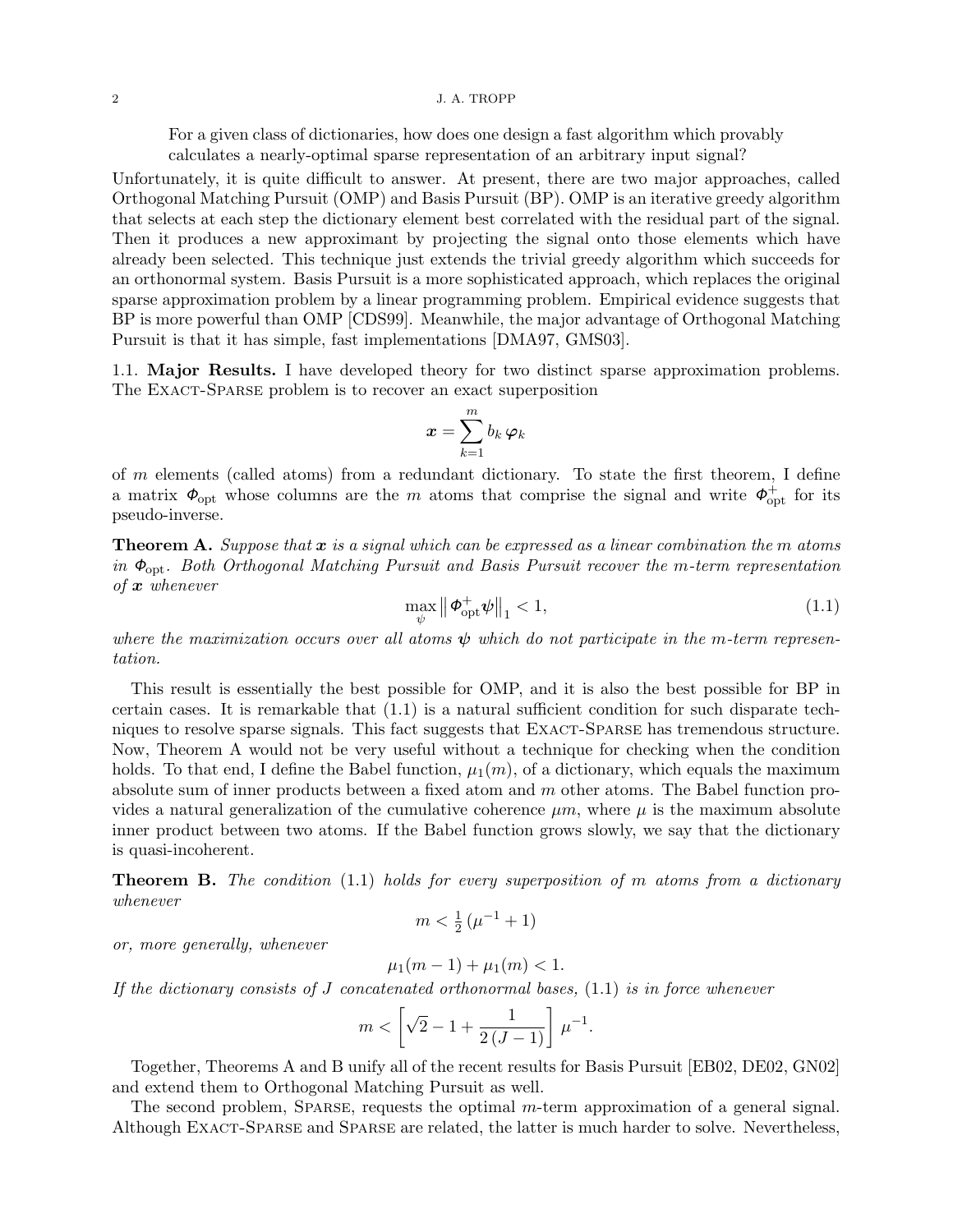Orthogonal Matching Pursuit is a provably good approximation algorithm for the sparse problem over a quasi-incoherent dictionary. To be precise, suppose that  $a_{opt}$  is an optimal m-term approximant of the signal  $x$ , and let  $a_k$  denote the k-th approximant produced by OMP.

Theorem C. Orthogonal Matching Pursuit will recover an atom from the optimal m-term representation of an arbitrary signal  $x$  whenever

$$
\|\boldsymbol{x}-\boldsymbol{a}_k\|_2 > \sqrt{1+\frac{m\,(1-\mu_1(m))}{(1-2\,\mu_1(m))^2}}\, \left\|\boldsymbol{x}-\boldsymbol{a}_{\text{opt}}\right\|_2.
$$

Taking  $\mu_1(m) \leq \frac{1}{3}$  $\frac{1}{3}$ , it follows that Orthogonal Matching Pursuit will calculate an m-term approximant  $a_m$  that satisfies √

$$
\left\|\boldsymbol{x}-\boldsymbol{a}_{m}\right\|_{2} \leq \sqrt{1+6m} \, \left\|\boldsymbol{x}-\boldsymbol{a}_{\rm opt}\right\|_{2}.
$$

This theorem extends work of Gilbert, Muthukrishnan and Strauss [GMS03]. No comparable results are available for the Basis Pursuit paradigm.

## 2. Background

2.1. Sparse Approximation Problems. The standard sparse approximation problem<sup>1</sup> is set in the Hilbert space  $\mathbb{C}^d$ . A dictionary for  $\mathbb{C}^d$  is a finite collection  $\mathscr{D}$  of unit-norm vectors which spans the whole space. The elements of the dictionary are called *atoms*, and they are denoted by  $\varphi_{\omega}$ , where the parameter  $\omega$  is drawn from an index set  $\Omega$ . The indices may have an interpretation, such as the time-frequency or time-scale localization of an atom, or they may simply be labels without an underlying metaphysics. The whole dictionary structure is written as

$$
\mathscr{D} = \{\varphi_\omega : \omega \in \Omega\}.
$$

The letter N will indicate the size of the dictionary.

The problem is to approximate a given signal  $x \in \mathbb{C}^d$  using a linear combination of m atoms from the dictionary. Since  $m$  is taken to be much smaller than the dimension, the approximant is sparse. Specifically, we seek a solution to the minimization problem

$$
\min_{|\Lambda|=m} \min_{\boldsymbol{b}} \left\| \boldsymbol{x} - \sum_{\lambda \in \Lambda} b_{\lambda} \boldsymbol{\varphi}_{\lambda} \right\|_{2}, \tag{2.1}
$$

where the index set  $\Lambda \subset \Omega$  and **b** is a list of complex-valued coefficients. For a fixed  $\Lambda$ , the inner minimization of  $(2.1)$  can be accomplished with the usual least-squares techniques. The real difficulty lies in the optimal selection of  $\Lambda$ , since the naïve strategy would involve sifting through all  $\binom{N}{m}$  possibilities.

The computational problem that I have outlined will be called  $(\mathscr{D}, m)$ -SPARSE. Note that it is posed for an *arbitrary* vector with respect to a *fixed* dictionary and sparsity level. One reason for posing the problem with respect to a specific dictionary is to reduce the time complexity of the problem. If the dictionary were an input parameter, then an algorithm would have to process the entire dictionary as one of its computational duties. It is better to transfer this burden to a preprocessing stage, since we are likely to use the same dictionary for many approximations. A second reason is that Davis, Mallat and Avellaneda have shown that solving or even approximating the solution of (2.1) is NP-hard if the dictionary is unrestricted [DMA97]. Nevertheless, it is not quixotic to seek algorithms for the sparse problem over a particular dictionary.

We shall also consider a second problem called  $(\mathscr{D}, m)$ -EXACT-SPARSE, where the input signal is restricted to be a linear combination of m atoms or fewer from  $\mathscr{D}$ . There are several motivations. Although natural signals are not perfectly sparse, one might imagine applications in which a sparse

<sup>&</sup>lt;sup>1</sup>We work in a finite-dimensional space because infinite-dimensional vectors do not fit inside a computer. Nonetheless, the theory carries over with appropriate modifications to an infinite-dimensional setting.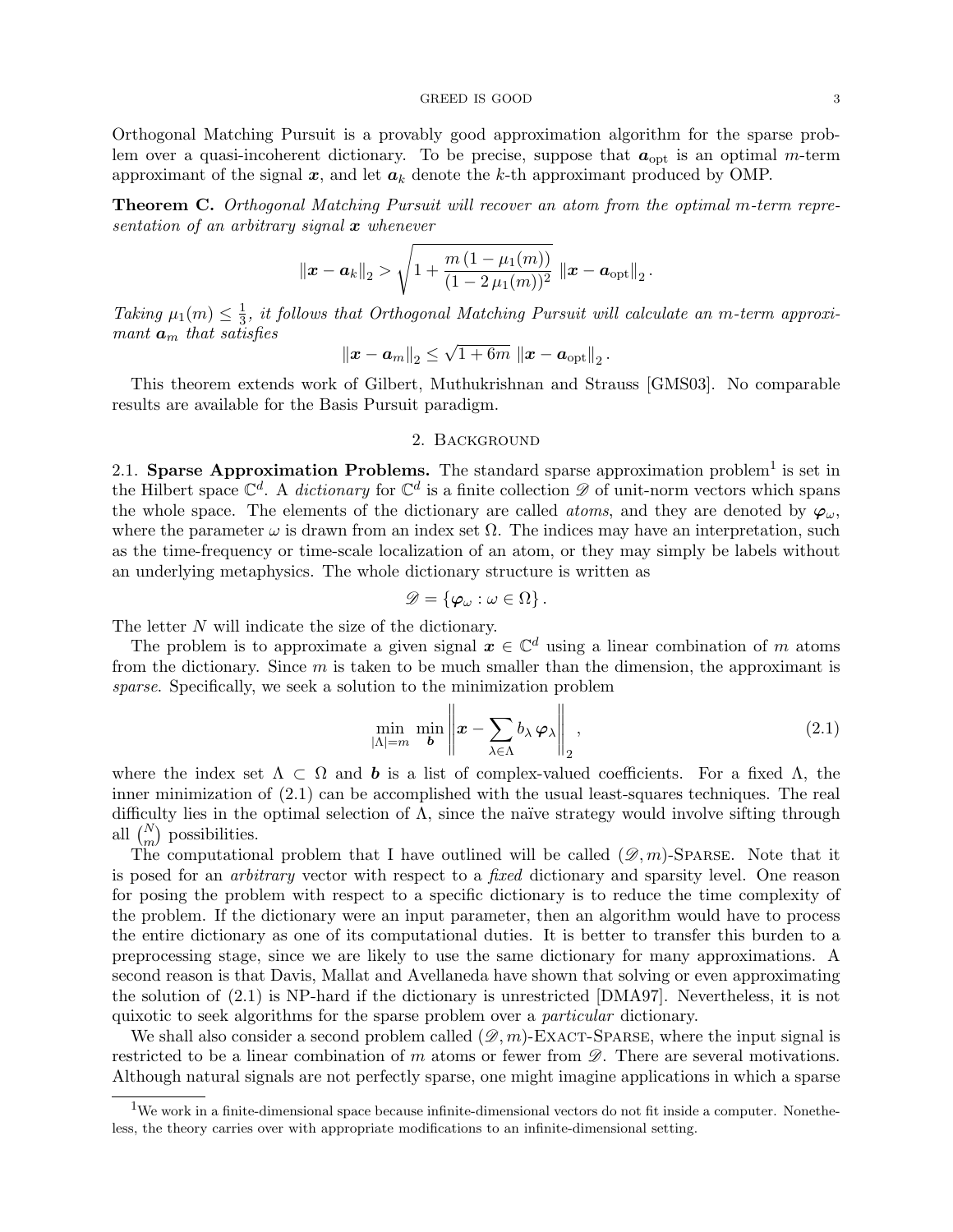#### 4 J. A. TROPP

signal is constructed and transmitted without error. EXACT-SPARSE models just this situation. Second, analysis of the simpler problem can provide lower bounds on the computational complexity of Sparse; if the first problem is NP-hard, the second one is too. Finally, we might hope that understanding EXACT-SPARSE will lead to insights on the more general case.

2.1.1. Synthesis and Analysis. Associated with each dictionary is the  $d \times N$  synthesis matrix  $\Phi$ whose columns are atoms. The column order does not matter, so long as it is fixed. That is,

$$
\boldsymbol{\phi} \stackrel{\text{def}}{=} \begin{bmatrix} \boldsymbol{\varphi}_{\omega_1} & \boldsymbol{\varphi}_{\omega_2} & \dots & \boldsymbol{\varphi}_{\omega_N} \end{bmatrix}.
$$

The synthesis matrix generates a superposition x from a vector b of coefficients:  $x = \phi b$ . The redundancy of the dictionary permits the same signal to be synthesized from an infinite number of distinct coefficient vectors. The conjugate transpose  $\phi^*$  of the synthesis matrix is called the analysis matrix. It maps a vector to a list of inner products with the dictionary:  $b' = \phi^* x$ . In general, nota bene that  $\Phi(\phi^*x) \neq x$  unless the dictionary is an orthonormal basis!

2.1.2. Related Problems.  $(\mathscr{D}, m)$ -SPARSE exemplifies a large class of linear sparse approximation problems [GMS03]. We shall continue to draw signals from  $\mathbb{C}^d$ , but now we measure the approximation error with a general norm  $\|\cdot\|$ . Fix a dictionary  $\mathscr D$  consisting of N unit-norm vectors which span  $\mathbb{C}^d$ , and associate with  $\mathscr{D}$  the linear synthesis operator  $\mathbf{\Phi}: \mathbb{C}^N \to \mathbb{C}^d$ . Then let  $\|\cdot\|_{\text{sp}}$  be a function which measures the sparsity of a coefficient vector. The sparsity function does not need to be a norm, in spite of the notation.

The primal sparse approximation problem requests the best approximation to a signal  $x$  subject to the condition that the coefficients in the approximation have sparsity less than  $m$ . That is,

$$
\min_{\boldsymbol{b}\in\mathbb{C}^N} \|\boldsymbol{x} - \boldsymbol{\phi}\,\boldsymbol{b}\| \qquad \text{subject to} \qquad \|\boldsymbol{b}\|_{\text{sp}} \leq m. \tag{2.2}
$$

Interchanging the objective function and the constraint yields the *dual sparse approximation prob*lem: Find the sparsest set of coefficients that approximates the signal within a tolerance of  $\varepsilon$ .

$$
\min_{\boldsymbol{b}\in\mathbb{C}^N} \|\boldsymbol{b}\|_{\text{sp}} \qquad \text{subject to} \qquad \|\boldsymbol{x}-\boldsymbol{\phi}\,\boldsymbol{b}\| \leq \varepsilon. \tag{2.3}
$$

The standard problem,  $(\mathscr{D}, m)$ -SPARSE, is a primal sparse approximation problem which measures error with the  $\ell_2$  norm and sparsity with the  $\ell_0$  quasi-norm<sup>2</sup>.

### 2.2. Dictionary Analysis.

2.2.1. Coherence. The most fundamental quantity associated with a dictionary is the *coherence* parameter  $\mu$ . It equals the maximum absolute inner product between two distinct vectors in the dictionary:

$$
\mu \stackrel{\text{\tiny def}}{=} \max_{j\neq k} \left|\left<\boldsymbol{\varphi}_{\omega_j},\boldsymbol{\varphi}_{\omega_k}\right>\right| = \max_{j\neq k} \left|(\boldsymbol{\varPhi}^* \, \boldsymbol{\varPhi})_{jk}\right|.
$$

Roughly speaking, this number measures how much two vectors in the dictionary can look alike. Coherence is a blunt instrument since it only reflects the most extreme correlations in the dictionary. Nevertheless, it is easy to calculate, and it captures well the behavior of uniform dictionaries. Informally, we say that a dictionary is *incoherent* when we judge that  $\mu$  is small.

It is obvious that every orthonormal basis has coherence  $\mu = 0$ . A union of two orthonormal bases has coherence  $\mu \geq d^{-1/2}$ . This bound is attained, for example, by the Dirac-Fourier dictionary, which consists of impulses and complex exponentials. A dictionary of concatenated orthonormal bases is called a *multi-ONB*. For some d, it is possible to build a multi-ONB which contains d or

<sup>&</sup>lt;sup>2</sup>The  $\ell_0$  quasi-norm of a vector equals the number of nonzero components.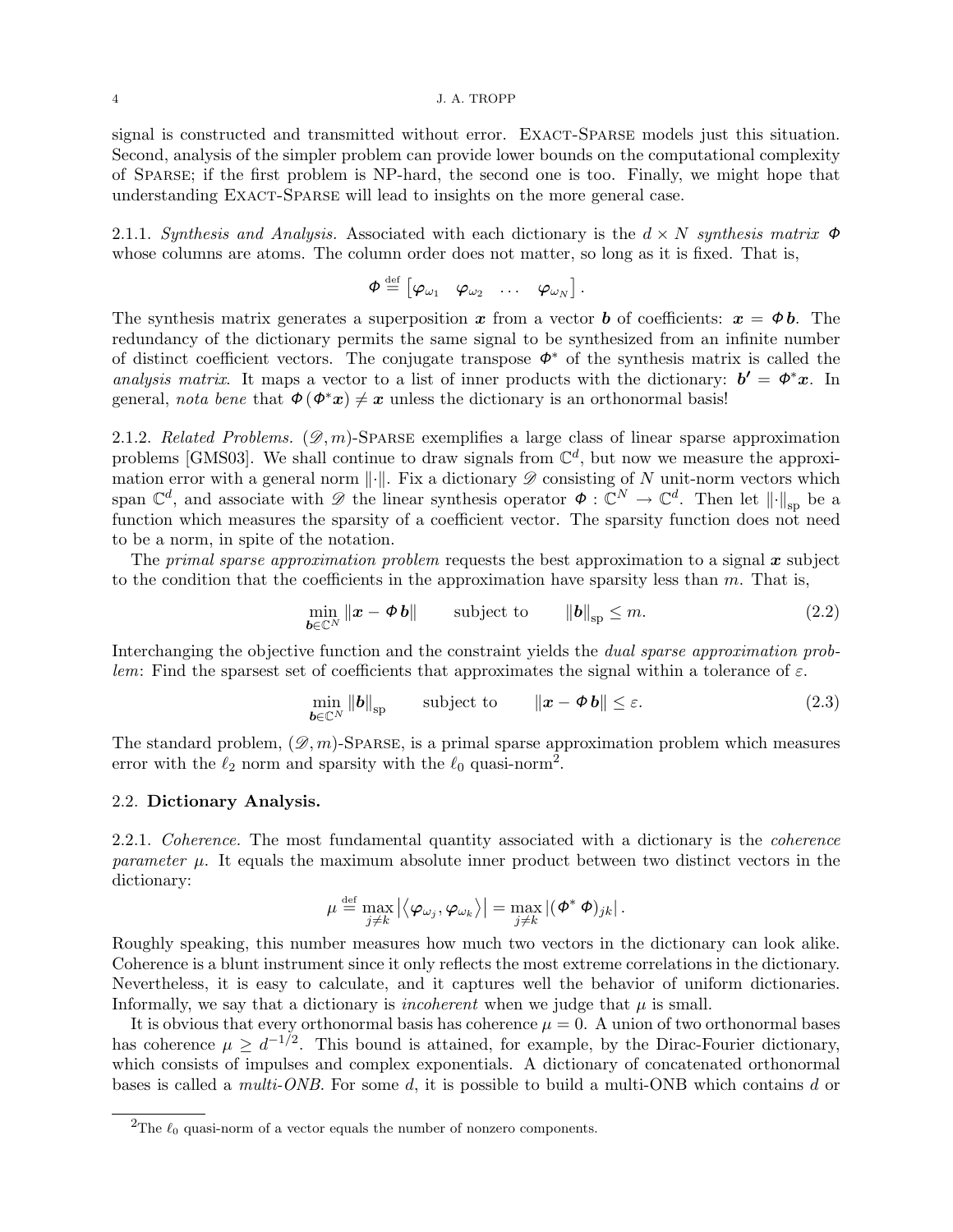even  $(d + 1)$  bases yet retains the minimal coherence  $\mu = d^{-1/2}$  possible [HSP02]. For general dictionaries, a lower bound on the coherence is

$$
\mu \ge \sqrt{\frac{N-d}{d\left(N-1\right)}}.
$$

If each atomic inner product meets this bound, the dictionary is called an optimal Grassmannian frame. See [SH02, ST03] for more details.

The idea of using the coherence parameter to summarize a dictionary has a distinguished pedigree. Mallat and Zhang introduced it as a quantity of heuristic interest for Matching Pursuit [MZ93]. The first theoretical developments appeared in Donoho and Huo's paper [DH01]. Stronger results for Basis Pursuit, phrased in terms of coherence, were provided in [EB02, DE02, GN02]. Most recently, Gilbert, Muthukrishnan and Strauss have exhibited an approximation algorithm for sparse problems over suitably incoherent dictionaries [GMS03].

2.2.2. The Babel Function. The coherence parameter does not offer a very subtle description of a dictionary since it only reflects the most extreme correlations between atoms. When most of the inner products are tiny, the coherence can be downright misleading. A wavelet packet dictionary exhibits this type of behavior. To that end, I introduce the Babel function, which measures the maximum total coherence between a fixed atom and a collection of other atoms. In a sense, the Babel function indicates how much the atoms are "speaking the same language." It's much simpler to distinguish Russian from English than it is to distinguish Russian from Ukrainian. Likewise, if the vectors in the dictionary are foreign to each other, they are much easier to tell apart. The Babel function will arise naturally in my analysis. Although it is more difficult to compute than the coherence, it is a sharper scalpel. Donoho and Elad have defined a similar notion of generalized incoherence, but they did not develop it sufficiently for present purposes [DE02].

Formally, the Babel function is defined by

$$
\mu_1(m) \stackrel{\text{def}}{=} \max_{|\Lambda| = m} \max_{\boldsymbol{\psi}} \sum_{\Lambda} |\langle \boldsymbol{\psi}, \boldsymbol{\varphi}_{\lambda} \rangle|, \tag{2.4}
$$

where the vector  $\psi$  ranges over the atoms indexed by  $\Omega \setminus \Lambda$ . The subscript in the notation serves to distinguish the Babel function from the coherence and to remind us that it is an absolute sum. A close examination of the formula shows that  $\mu_1(1) = \mu$  and that  $\mu_1$  is a non-decreasing function of m. Place the convention that  $\mu_1(0) = 0$ . When the Babel function of a dictionary grows slowly, we say informally that the dictionary is *quasi-incoherent*.

The next proposition shows that the Babel function is a direct generalization of the cumulative coherence.

**Proposition 2.1.** If a dictionary has coherence  $\mu$ , then  $\mu_1(m) \leq \mu m$ .

Proof. Calculate that

$$
\mu_1(m)=\max_{|\Lambda|=m}\;\max_{\boldsymbol{\psi}}\;\sum_{\Lambda}|\langle \boldsymbol{\psi},\boldsymbol{\varphi}_{\lambda}\rangle|\leq \max_{|\Lambda|=m}\sum_{\Lambda}\mu=\mu m.
$$

2.2.3. An Example. For a realistic dictionary where the atoms have analytic definitions, the Babel function is not too difficult to compute. As a simple example, consider a dictionary of decaying pulses. To streamline the calculations, we work in the infinite-dimensional Hilbert space  $\ell_2$  of square-summable, complex-valued sequences.

Fix a parameter  $\beta < 1$ . For each index  $k \geq 0$ , define the sequence

$$
\varphi_k(t) = \begin{cases} 0, & 0 \le t < k, \\ \beta^{t-k} \sqrt{1 - \beta^2}, & k \le t. \end{cases}
$$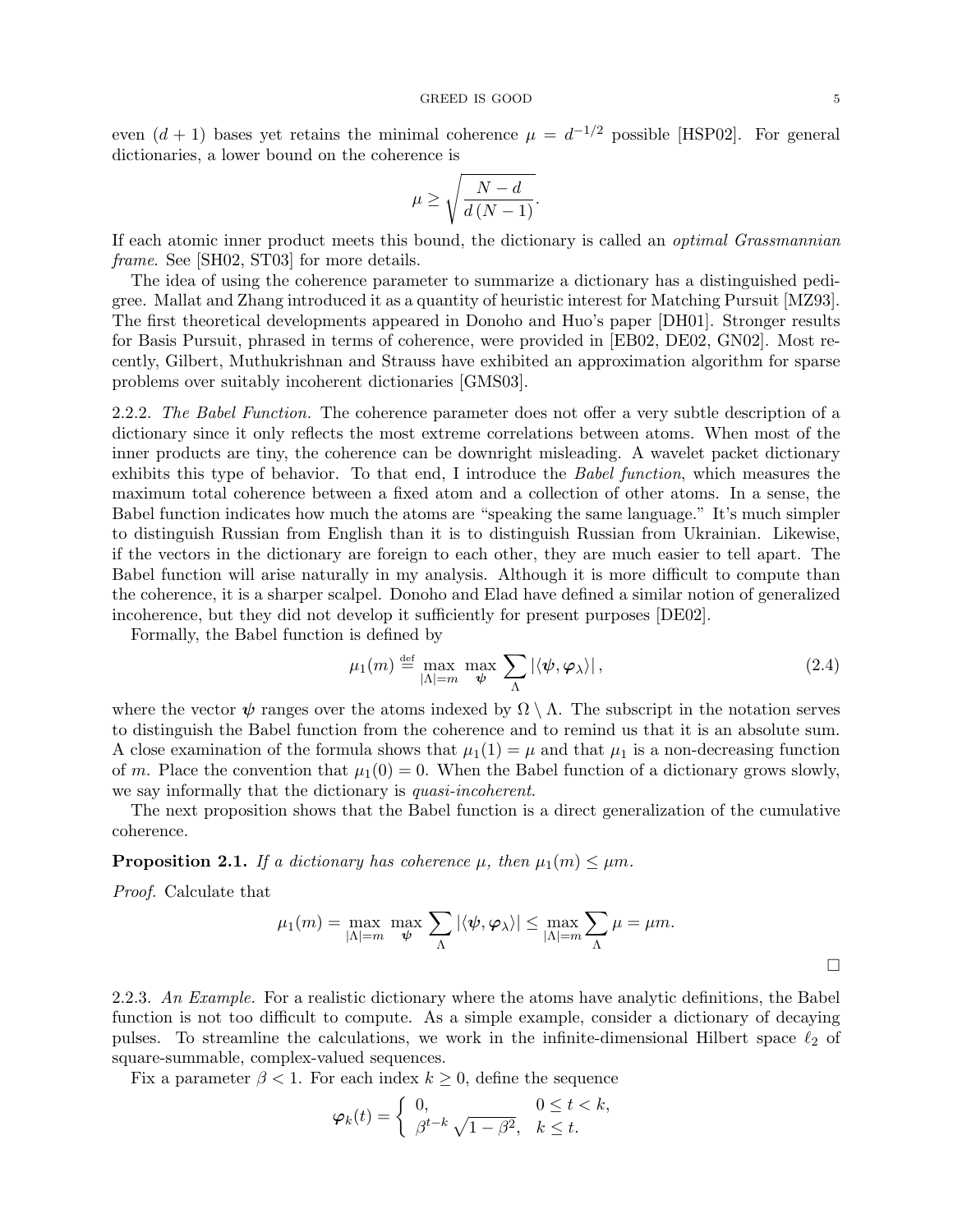FIGURE 1. In captivity, a pulse at  $k = 6$  with  $\beta = 0.75$ .

A specimen appears in Figure 1. It can be shown that the pulses span  $\ell_2$ , so they form a dictionary. The absolute inner product between two atoms is

$$
|\langle\pmb{\varphi}_k,\pmb{\varphi}_j\rangle|=\beta^{|k-j|}.
$$

In particular, each pulse has unit norm. It also follows that the coherence  $\mu = \beta$ . Now, here is the calculation of the Babel function in lurid detail:

$$
\mu_1(m) = \max_{|\Lambda| = m} \max_{\psi} \sum_{\Lambda} |\langle \psi, \varphi_{\lambda} \rangle| = \max_{|\Lambda| = m} \max_{k \notin \Lambda} \sum_{j \in \Lambda} |\langle \varphi_k, \varphi_j \rangle|
$$

$$
= \max_{|\Lambda| = m} \max_{k \notin \Lambda} \sum_{j \in \Lambda} \beta^{|k-j|}.
$$

The maximum occurs, for example, when  $\Lambda = \{0, 1, 2, \ldots, \lfloor \frac{m}{2} \rfloor \}$  $\lfloor \frac{m}{2} \rfloor - 1, \lfloor \frac{m}{2} \rfloor$  $\lfloor \frac{m}{2} \rfloor + 1, \ldots, m - 1, m$  and  $k = \left\lfloor \frac{m}{2} \right\rfloor$  $\frac{m}{2}$ . The symbolic form of the Babel function depends on the parity of m.

$$
\mu_1(m) = \begin{cases} \frac{2\beta (1 - \beta^{m/2})}{1 - \beta} & \text{for } m \text{ even, and} \\ \frac{2\beta (1 - \beta^{(m-1)/2})}{1 - \beta} + \beta^{(m+1)/2} & \text{for } m \text{ odd.} \end{cases}
$$

Notice that  $\mu_1(m) < 2\beta/(1-\beta)$  for all m. On the other hand, the cumulative coherence  $\mu m$  grows without bound. Later, I will return to this example to demonstrate how much the Babel function improves on the coherence parameter.

2.2.4. Spark. The spark of a matrix is the least number of columns that form a linearly dependent set. Compare this against the matrix rank, which is the greatest number of linearly *independent* columns [DE02]. In coding theory, the spark of a codebook would be called the distance of the code. The following theorem is fundamental.

Theorem 2.2 (Donoho-Elad, Gribonval-Nielsen [DE02, GN02]). All sparse representations over m atoms are unique if and only if  $m < \frac{1}{2}$  spark  $\Phi$ .

We can use the Babel function and the coherence parameter to develop lower bounds on the spark of a dictionary. First, let  $\Phi_m$  be a matrix whose columns are m distinct atoms. The following lemma and its proof are essentially due to Donoho and Elad [DE02].

**Lemma 2.3.** The squared singular values of  $\Phi_m$  exceed  $(1 - \mu_1(m - 1))$ .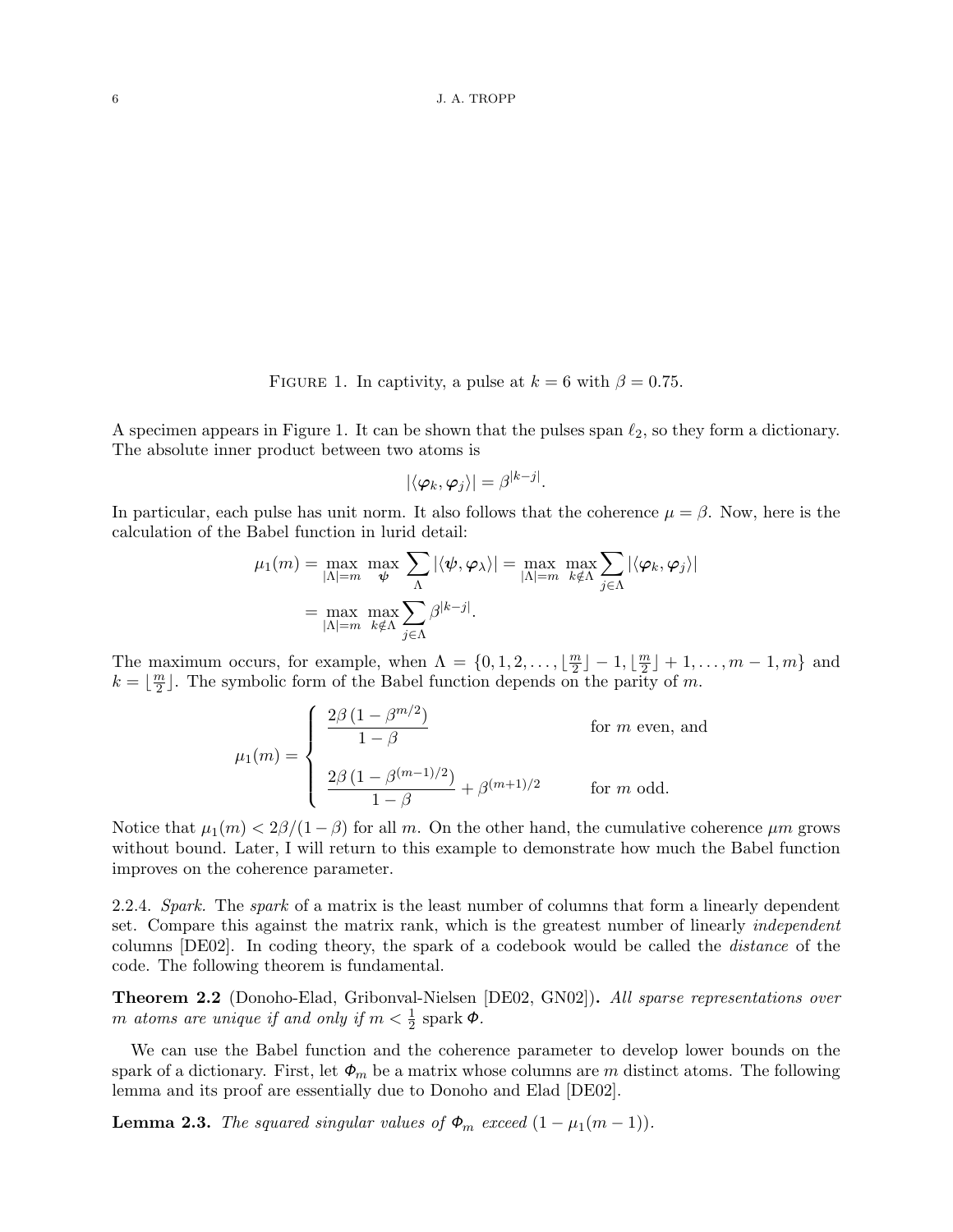#### GREED IS GOOD 7

*Proof.* Consider the Gram matrix  $G \stackrel{\text{def}}{=} (\phi_m^*, \phi_m)$ . The Geršgorin Disc Theorem [HJ85] states that every eigenvalue of  $G$  lies in one of the  $m$  discs

$$
\Delta_k = \bigg\{ z : |G_{kk} - z| \leq \sum_{j \neq k} |G_{jk}|\bigg\}.
$$

The normalization of the atoms implies that  $G_{kk} \equiv 1$ . The sum is bounded above by  $\sum_{j\neq k} |G_{jk}| =$  $\sum_{j\neq k} |\langle \varphi_{\lambda_k}, \varphi_{\lambda_j} \rangle| \leq \mu_1(m-1)$ . The result follows since the eigenvalues of G equal the squared  $\frac{1}{\sin \theta}$  values of  $\phi_m$ .

If the singular values of  $\Phi_m$  are nonzero, then the m atoms which comprise the matrix are linearly independent, whence

Theorem 2.4 (Donoho-Elad [DE02]). Lower bounds on the spark of a dictionary are

$$
spark \Phi \ge \min\{m : \mu_1(m-1) \ge 1\}, \quad and
$$
  
spark  $\Phi \ge \mu^{-1} + 1$ .

The coherence result also appears in [GN02]. For structured dictionaries, better estimates are possible. For example,

**Theorem 2.5** (Gribonval-Nielsen [GN02]). If  $\mathscr D$  is a  $\mu$ -coherent dictionary consisting of L orthonormal bases,

$$
\text{spark } \Phi \ge \left[1 + \frac{1}{L-1}\right] \mu^{-1}.
$$

2.3. Greedy Algorithms. If the dictionary is an orthonormal basis, the sparse approximation problem has a straightforward solution. It is possible to build the approximation one term at a time by selecting at each step the atom which correlates most strongly with the residual signal. Greedy techniques for sparse approximation extend this idea to more general dictionaries.

2.3.1. *Matching Pursuit.* The simplest of the greedy procedures is Matching Pursuit (MP), which Mallat and Zhang introduced to the signal processing community [MZ93]. Matching Pursuit begins by setting the initial residual equal to the signal and making a trivial initial approximation. That is,

$$
\boldsymbol{r}_0\stackrel{\text{\tiny def}}{=} \boldsymbol{x},\qquad \text{and}\qquad \boldsymbol{a}_0\stackrel{\text{\tiny def}}{=} \boldsymbol{0}.
$$

At step k, MP chooses an atom  $\varphi_{\lambda_k}$  that solves the easy optimization problem

$$
\lambda_k \stackrel{\text{def}}{=} \arg \max_{\omega} |\langle \mathbf{r}_{k-1}, \boldsymbol{\varphi}_{\omega} \rangle|.
$$
 (2.5)

Then, the procedure calculates a new approximation and a new residual:

$$
\mathbf{a}_{k} \stackrel{\text{def}}{=} \mathbf{a}_{k-1} + \langle \mathbf{r}_{k-1}, \boldsymbol{\varphi}_{\lambda_{k}} \rangle \ \boldsymbol{\varphi}_{\lambda_{k}}, \qquad \text{and} \qquad (2.6)
$$
\n
$$
\mathbf{r}_{k} \stackrel{\text{def}}{=} \mathbf{r}_{k-1} - \langle \mathbf{r}_{k-1}, \boldsymbol{\varphi}_{\lambda_{k}} \rangle \ \boldsymbol{\varphi}_{\lambda_{k}}.
$$

The residual can also be expressed as  $r_k = x - a_k$ . If the dictionary is an orthonormal basis, the approximant  $a_m$  is always an optimal m-term representation of the signal. For general dictionaries, Jones has shown that the norm of the residual converges to zero [Jon87]. In fact, this convergence is exponential [DMA97].

Greedy techniques for sparse approximation were developed in the statistics community under the name Projection Pursuit Regression [FS81]. In the approximation communitity, MP is known as the Pure Greedy Algorithm [Tem02]. Qian and Chen [QC94] suggested the same algorithm for time-frequency analysis independently of Mallat and Zhang. For more history, theory and an comprehensive list of references, see Temlyakov's monograph [Tem02].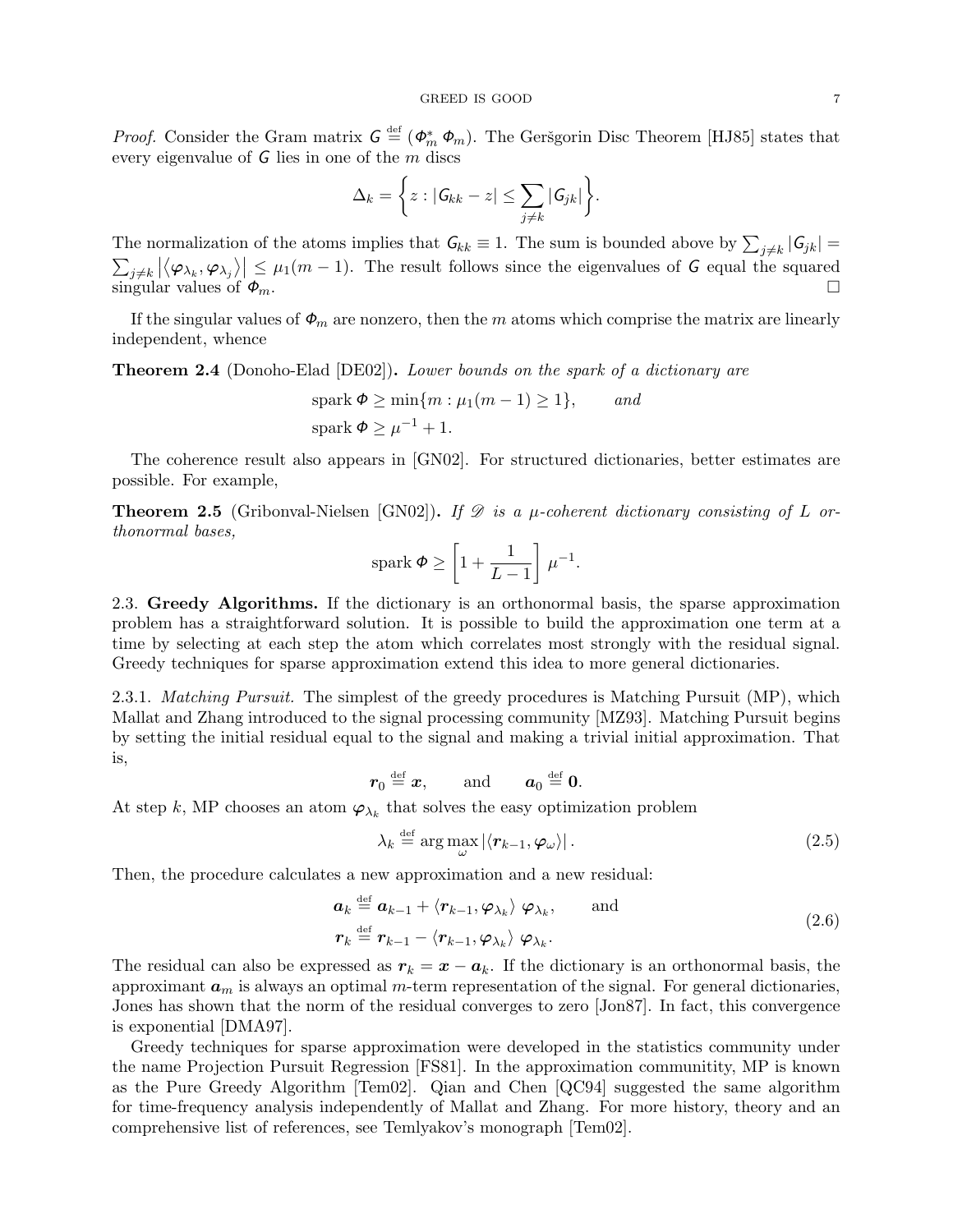#### 8 J.A. TROPP

2.3.2. Orthogonal Matching Pursuit. Orthogonal Matching Pursuit (OMP) adds a least-squares minimization at each step to obtain the best approximation of the signal over the atoms which have already been chosen. This revision significantly improves the rate of convergence.

At each step of OMP, an atom is selected according to the same rule as MP, via (2.5). But the approximations are calculated differently. Let  $\Lambda_k \stackrel{\text{def}}{=} {\{\lambda_1,\ldots,\lambda_k\}}$  list the atoms which have been selected at step  $k$ . Then the  $k$ -th approximant is

$$
\boldsymbol{a}_k \stackrel{\text{def}}{=} \arg \min_{\boldsymbol{a}} \|\boldsymbol{x} - \boldsymbol{a}\|_2, \qquad \boldsymbol{a} \in \text{span}\{\boldsymbol{\varphi}_\lambda : \lambda \in \Lambda_k\}. \tag{2.7}
$$

This minimization can be performed incrementally with standard least-squares techniques. As before, the residual is calculated as  $r_k \stackrel{\text{def}}{=} x - a_k$ . It is not difficult to check that the residual equals zero after d steps.

Orthogonal Matching Pursuit was developed independently by many researchers. The earliest reference appears to be a 1989 paper of Chen, Billings and Luo [CBL89]. The first signal processing papers on OMP arrived around 1993 [PRK93, DMZ94].

2.3.3. OMP and the Sparse Problem. Gilbert, Muthukrishnan and Strauss have shown that Orthogonal Matching Pursuit is an approximation algorithm for  $(\mathscr{D}, m)$ -Sparse when the dictionary is suitably incoherent [GMS03]. One version of their result is

**Theorem 2.6** (Gilbert-Muthukrishnan-Strauss [GMS03]). Let  $\mathscr{D}$  have coherence  $\mu$ , and assume that  $m < \frac{1}{8\sqrt{2}}\mu^{-1} - 1$ . For an arbitrary signal  $\bm{x}$ , Orthogonal Matching Pursuit generates an m-term approximant  $a_m$  which satisfies

$$
\left\|\boldsymbol{x}-\boldsymbol{a}_{m}\right\|_{2} \leq 8\sqrt{m}\,\left\|\boldsymbol{x}-\boldsymbol{a}_{\text{opt}}\right\|_{2},
$$

where  $a_{\text{opt}}$  is an optimal m-term approximation of x.

This theorem is a progenitor of the results in the current paper, although the techniques differ significantly.

2.3.4. Weak Greedy Algorithms. Orthogonal Matching Pursuit has a cousin called Weak Orthogonal Matching Pursuit (WOMP) that makes a cameo appearance in this article. Instead of selecting the optimal atom at each step, WOMP settles for one which is nearly-optimal. Specifically, it finds an index  $\lambda_k$  so that

$$
|\langle r_{k-1}, \varphi_{\lambda_k} \rangle| \geq \alpha \max_{\omega} |\langle r_{k-1}, \varphi_{\omega} \rangle|, \qquad (2.8)
$$

where  $\alpha \in (0,1]$  is a fixed *weakness parameter*. Once the new atom is chosen, the approximation is calculated as before, via (2.7). WOMP( $\alpha$ ) has essentially the same convergence properties as OMP [Tem02].

2.4. Other Related Work. This section contains a brief survey of other major results on sparse approximation, without making any claims to be comprehensive. I am particularly interested in theory about whether or not each algorithm is provably correct.

2.4.1. Structured Dictionaries. Early computational techniques for sparse approximation concentrated on specific dictionaries. For example, Coifman and Wickerhauser designed the Best Orthogonal Basis (BOB) algorithm to calculate sparse approximations over wavelet packet and cosine packet dictionaries, which have a natural tree structure. BOB minimizes a certain objective function over a subclass of the orthogonal bases contained in the dictionary. Then it performs the best m-term approximation with respect to the selected basis [CW92]. Although BOB frequently produces good results, it does not offer any guarantees on the quality of approximation. Later, Villemoes developed an algorithm for the Haar wavelet packet dictionary, that produces provably good approximations with a low time cost [Vil97]. Villemoes' result is a serious coup, even though Haar wavelets have limited applicability.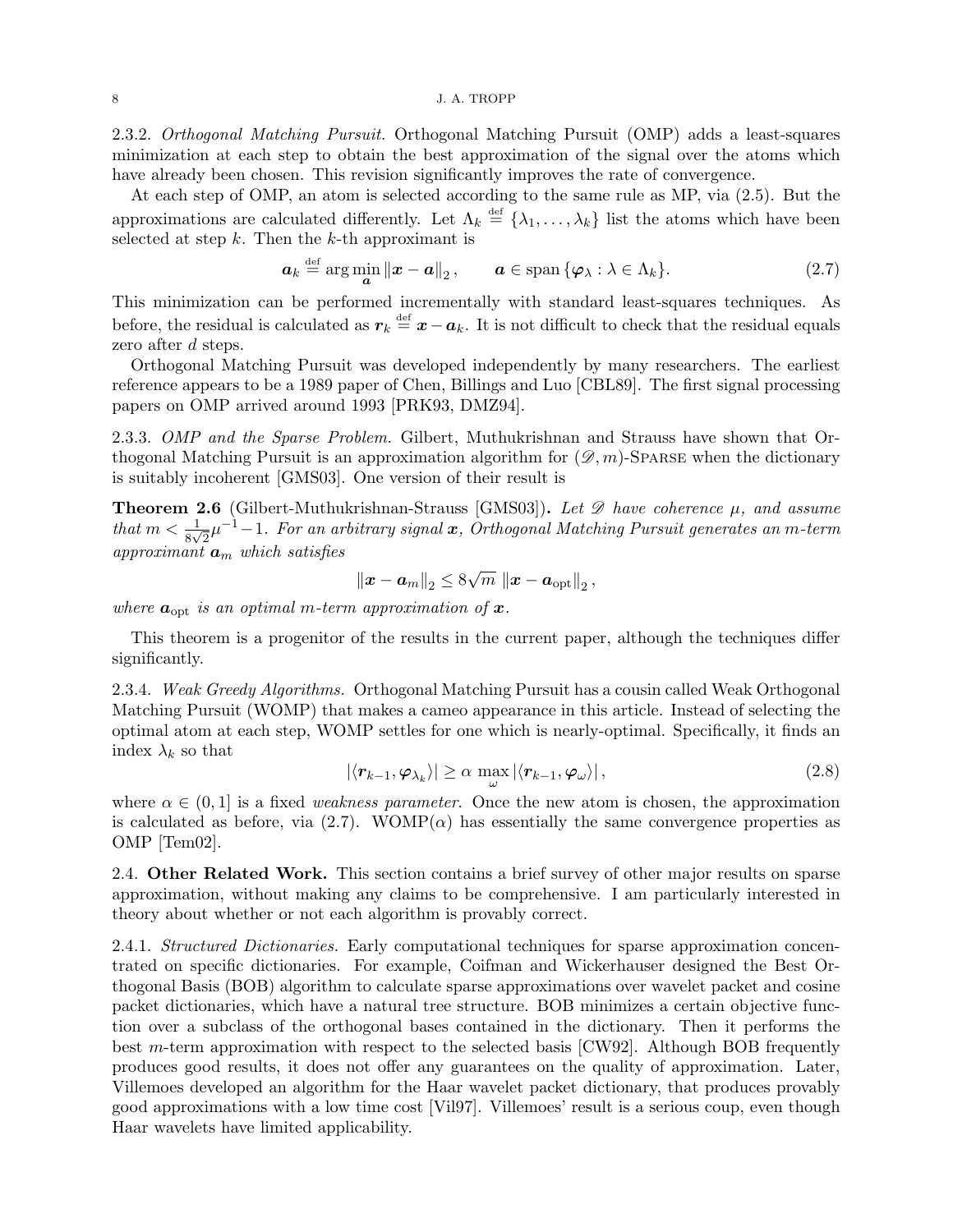2.4.2. Basis Pursuit. The other major approach to sparse approximation is the Basis Pursuit (BP) paradigm, developed by Chen, Donoho and Saunders. Strictly speaking, BP is not an algorithm but a principle. The key idea is to replace the original primal problem,

 $\min_{\boldsymbol{b}} \|\boldsymbol{x} - \boldsymbol{\phi}\,\boldsymbol{b}\|_2$  subject to  $\|\boldsymbol{b}\|_0 = m$ ,

by a variant of the dual problem,

 $\min_{\bm b} \left\| \bm b \right\|_1$ subject to  $\qquad \Phi \mathbf{b} = \mathbf{x},$ 

and hope that the solutions coincide [CDS99].

At least two algorithms have been proposed for solving the Basis Pursuit problem. The original paper advocates interior-point methods of linear programming [CDS99]. More recently, Sardy, Bruce and Tseng have suggested another procedure called Block Coordinate Relaxation [SBT00]. Both techniques are computationally intensive.

At present, the Basis Pursuit paradigm offers no approximation guarantees for the general sparse approximation problem. There is, however, a sequence of intriguing results for  $(\mathscr{D}, m)$ -EXACT-Sparse. In their seminal paper [DH01], Donoho and Huo established a connection between uncertainty principles and sparse approximation. In particular, they proved

**Theorem 2.7** (Donoho-Huo [DH01]). Let  $\mathscr D$  be a union of two orthonormal bases with coherence  $\mu$ . If  $m < \frac{1}{2}(\mu^{-1} + 1)$ , then Basis Pursuit can recover any superposition of m atoms from the dictionary.

In [EB02], Elad and Bruckstein made some improvements to the bound on m, which turn out to be optimal [FN]. More recently, the theorem of Donoho and Huo has been extended to multi-ONBs and arbitrary incoherent dictionaries [DE02, GN02]. Donoho and Elad have also developed a generalized notion of incoherence that is equivalent to the Babel function defined in this article. I discuss these results elsewhere in the text.

## 3. Recovering Sparse Signals

In this section, I consider the restricted problem  $(\mathscr{D}, m)$ -EXACT-SPARSE. The major result is a single sufficient condition under which both Orthogonal Matching Pursuit and Basis Pursuit recover a given linear combination of  $m$  atoms from the dictionary. Then, I show how to check when this condition is in force for an arbitrary m-term superposition. Together, these results prove that OMP and BP are both correct algorithms for Exact-Sparse over quasi-incoherent dictionaries.

3.1. The Exact Recovery Condition. Imagine that a given signal  $x$  has a representation over m atoms, say

$$
\boldsymbol{x} = \sum_{\Lambda_{\mathrm{opt}}} b_{\lambda} \, \boldsymbol{\varphi}_{\lambda},
$$

where  $\Lambda_{\text{opt}} \subset \Omega$  is an index set of size m. Without loss of generality, assume that the atoms in  $\Lambda_{\text{opt}}$  are linearly independent and that the coefficients  $b_{\lambda}$  are nonzero. Otherwise, the signal has an exact representation using fewer than m atoms.

From the dictionary synthesis matrix, extract the  $d \times m$  matrix  $\Phi_{\text{opt}}$  whose columns are the atoms listed in  $\Lambda_{\text{opt}}$ :

$$
\boldsymbol{\phi}_{\text{opt}} \stackrel{\text{def}}{=} \begin{bmatrix} \boldsymbol{\varphi}_{\lambda_1} & \boldsymbol{\varphi}_{\lambda_2} & \dots & \boldsymbol{\varphi}_{\lambda_m} \end{bmatrix},
$$

where  $\lambda_k$  ranges over  $\Lambda_{\text{opt}}$ . Then, the signal can also be expressed as

$$
\boldsymbol{x} = \boldsymbol{\phi}_{\textrm{opt}} \boldsymbol{b}_{\textrm{opt}}
$$

for a vector of m complex coefficients,  $b_{\text{opt}}$ . Since the optimal atoms are linearly independent,  $\Phi_{\text{opt}}$ has full column-rank. Define a second matrix  $\Psi_{\text{opt}}$  whose columns are the  $(N-m)$  atoms indexed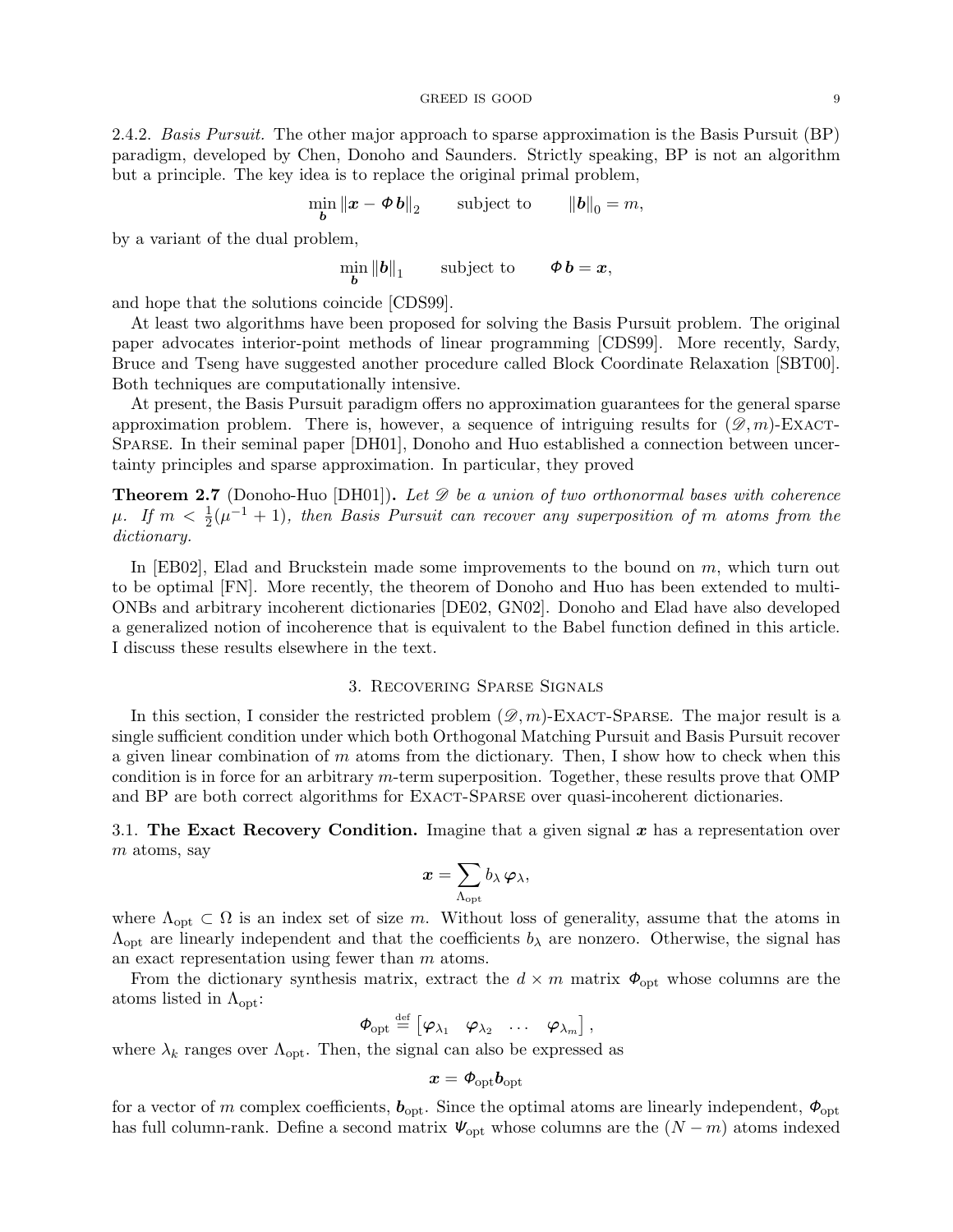by  $\Omega \setminus \Lambda_{\text{opt}}$ . Then  $\Psi_{\text{opt}}$  contains the atoms which do not participate in the optimal representation. Using this notation, I state

**Theorem 3.1** (Exact Recovery for OMP). A sufficient condition for Orthogonal Matching Pursuit to resolve  $x$  completely in m steps is that

$$
\max_{\boldsymbol{\psi}} \left\| \boldsymbol{\phi}_{\text{opt}}^+ \boldsymbol{\psi} \right\|_1 < 1,\tag{3.1}
$$

where  $\psi$  ranges over the columns of  $\Psi_{\text{opt}}$ .

A fortiori, Orthogonal Matching Pursuit is a correct algorithm for  $(\mathscr{D}, m)$ -EXACT-SPARSE whenever the condition (3.1) holds for every superposition of m atoms from  $\mathscr{D}$ .

I call (3.1) the Exact Recovery Condition. It guarantees that no spurious atom can masquerade as part of the signal well enough to fool Orthogonal Matching Pursuit. Theorem 3.10 of the sequel shows that (3.1) is essentially the best possible for OMP. Incredibly, (3.1) also provides a natural sufficient condition for Basis Pursuit to recover a sparse signal, which I prove in Section 3.2.

Proof. After the first k steps, suppose that Orthogonal Matching Pursuit has recovered an approximant  $a_k$  which is a linear combination of k atoms listed in  $\Lambda_{\text{opt}}$ . We would like to develop a condition which can guarantee that the next atom is also optimal.

Observe that the vector  $\phi_{\text{opt}}^* r_k$  lists the inner products between  $r_k$  and the optimal atoms. So the number  $\|\boldsymbol{\phi}_{\text{opt}}^* \boldsymbol{r}_k\|_{\infty}$  equals the largest of these inner products in magnitude. Similarly,  $\|\Psi_{\text{opt}}^* r_k\|_{\infty}$  expresses the largest inner product between the residual and any non-optimal atom. In consequence, to see whether the largest inner product occurs at an optimal atom, we just need to examine the quotient

$$
\rho(\boldsymbol{r}_k) \stackrel{\text{def}}{=} \frac{\left\| \boldsymbol{\varPsi}_{\text{opt}}^* \boldsymbol{r}_k \right\|_{\infty}}{\left\| \boldsymbol{\varPhi}_{\text{opt}}^* \boldsymbol{r}_k \right\|_{\infty}}.
$$
\n(3.2)

On account of the selection criterion  $(2.5)$ , we see that a greedy choice<sup>3</sup> will recover another one of the optimal atoms if and only if  $\rho(\mathbf{r}_k) < 1$ .

Notice that the ratio (3.2) bears a suspicious resemblance to an induced matrix norm. Before we can apply the usual norm bound, the term  $\phi_{\text{opt}}^* r_k$  must appear in the numerator. By assumption,  $r_k = x - a_k$  lies in the column span of  $\Phi_{\text{opt}}$ , and the matrix  $(\Phi_{\text{opt}}^+) ^* \Phi_{\text{opt}}^*$  is a projection onto the column span of  $\Phi_{\text{opt}}$ . Therefore,

$$
\begin{aligned} \rho(\bm{r}_k) &= \frac{\left\| \bm{\mathit{W}}_{\mathrm{opt}}^* \bm{r}_k \right\|_\infty}{\left\| \bm{\phi}_{\mathrm{opt}}^* \bm{r}_k \right\|_\infty} \\ &= \frac{\left\| \bm{\mathit{W}}_{\mathrm{opt}}^* (\bm{\phi}_{\mathrm{opt}}^+) ^* \bm{\phi}_{\mathrm{opt}}^* \bm{r}_k \right\|_\infty}{\left\| \bm{\phi}_{\mathrm{opt}}^* \bm{r}_k \right\|_\infty} \\ &\leq \left\| \bm{\mathit{W}}_{\mathrm{opt}}^* (\bm{\phi}_{\mathrm{opt}}^+) ^* \right\|_{\infty,\infty}. \end{aligned}
$$

<sup>&</sup>lt;sup>3</sup>In the case that  $\rho(r_k) = 1$ , an optimal atom and a non-optimal atom both attain the maximal inner product. The algorithm has no provision for determining which one to select. In the sequel, I make the pessimistic assumption that a greedy procedure never chooses an optimal atom when a non-optimal atom also satisfies the selection criterion. This convention forces greedy techniques to fail for borderline cases, which is appropriate for analyzing algorithmic correctness.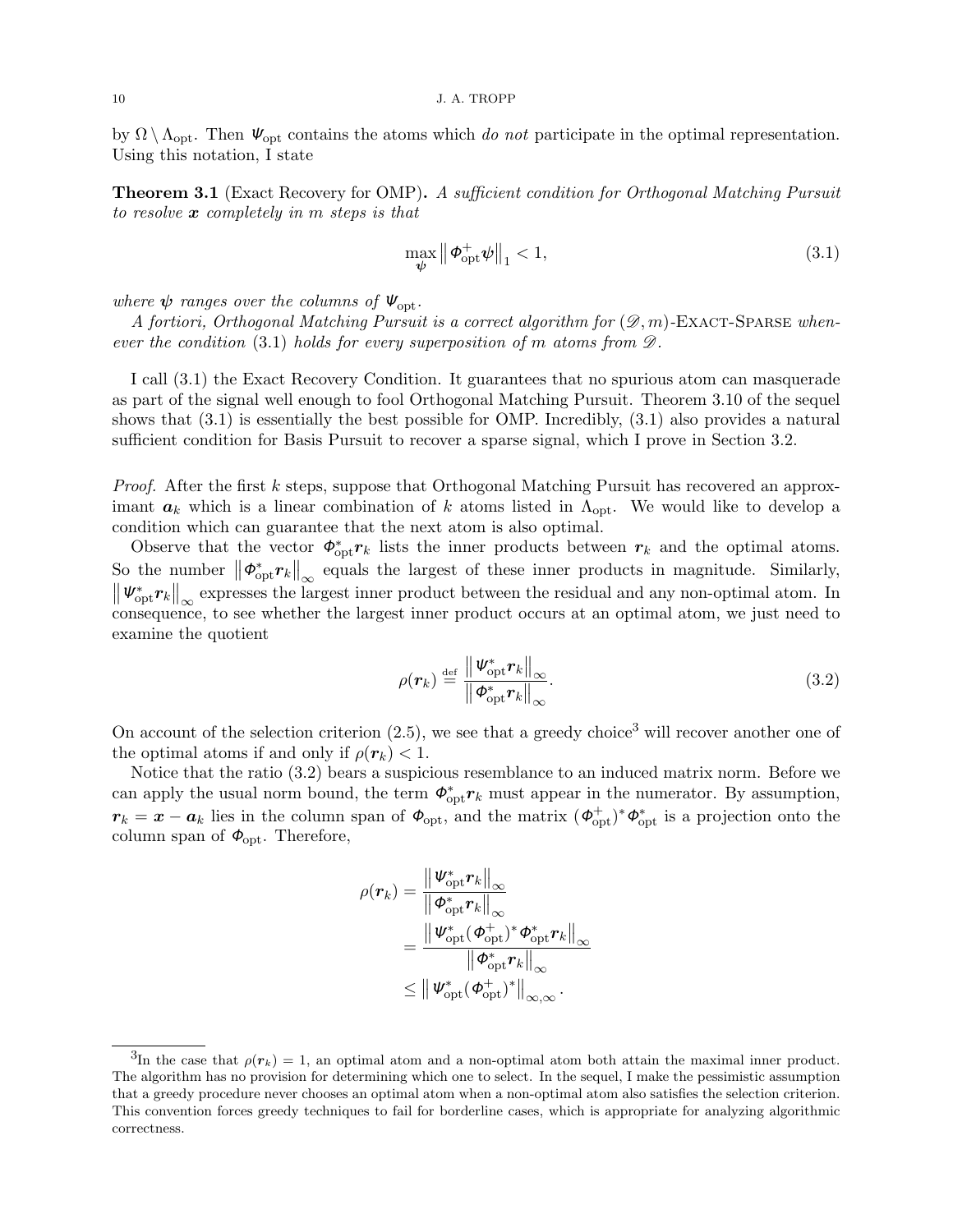I use  $\lVert \cdot \rVert_{p,p}$  to denote the norm for linear operators mapping  $(\mathbb{C}^d, \lVert \cdot \rVert_p)$  onto itself. Since  $\lVert \cdot \rVert_{\infty,\infty}$ equals the maximum absolute row sum of its argument and  $\left\|\cdot\right\|_{1,1}$  equals the maximum absolute column sum of its argument, we can take a conjugate transpose and switch norms.

$$
\begin{aligned} \rho(\boldsymbol{r}_k) &\leq \big\|\boldsymbol{\varPsi}_{\text{opt}}^*(\boldsymbol{\varPhi}_{\text{opt}}^+)^*\big\|_{\infty,\infty} \\ &= \big\|\boldsymbol{\varPhi}_{\text{opt}}^+\boldsymbol{\varPsi}_{\text{opt}}\big\|_{1,1} \\ &= \max_{\boldsymbol{\psi}}\big\|\boldsymbol{\varPhi}_{\text{opt}}^+\boldsymbol{\psi}\big\|_{1}, \end{aligned}
$$

where the maximimation occurs over the columns of  $\mathbf{\Psi}_{\text{opt}}$ .

Assuming that  $r_k$  lies in the column span of  $\phi_{\text{opt}}$ , the relation  $\rho(r_k)$  < 1 will obtain whenever

$$
\max_{\boldsymbol{\psi}} \left\| \boldsymbol{\phi}_{\text{opt}}^{\mathcal{+}} \boldsymbol{\psi} \right\|_{1} < 1. \tag{3.3}
$$

Suppose that (3.3) holds. Since the initial residual  $r_0$  lies in the column span of  $\phi_{\text{opt}}$ , a greedy selection recovers an optimal atom at each step. Each residual is orthogonal to the atoms which have already been selected, so OMP will never choose the same atom twice. It follows that m steps of OMP will retrieve all m atoms which comprise x. Therefore,  $a_m = x$ .

An immediate consequence of the proof technique is a result for Weak Orthogonal Matching Pursuit.

**Corollary 3.2.** A sufficient condition for  $WOMP(\alpha)$  to resolve x completely in m steps is that

$$
\max_{\boldsymbol{\psi}} \left\| \boldsymbol{\phi}_{\text{opt}}^{\dagger} \boldsymbol{\psi} \right\|_{1} < \alpha,\tag{3.4}
$$

where  $\psi$  ranges over the columns of  $\Psi_{\text{opt}}$ .

3.2. Recovery via Basis Pursuit. It is even easier to prove that the Exact Recovery Condition is sufficient for Basis Pursuit to recover a sparse signal. This theorem will allow me to unify all the recent results about BP.

**Theorem 3.3** (Exact Recovery for BP). A sufficient condition for Basis Pursuit to recover the optimal representation of a sparse signal  $x = \phi_{\text{opt}} b_{\text{opt}}$  is that

$$
\max_{\boldsymbol{\psi}} \left\| \boldsymbol{\phi}_{\text{opt}}^+ \boldsymbol{\psi} \right\|_1 < 1,\tag{3.5}
$$

where  $\psi$  ranges over the atoms which do not participate in  $\Phi_{\text{opt}}$ .

A fortiori, Basis Pursuit is a correct algorithm for  $(\mathscr{D}, m)$ -EXACT-SPARSE whenever the condition  $(3.5)$  holds for every superposition of m atoms from  $\mathscr{D}$ .

The proof requires a simple lemma about  $\ell_1$  norms.

**Lemma 3.4.** Suppose that  $v$  is a vector with nonzero components and that  $A$  is a matrix whose columns  $\{A_k\}$  do not have identical  $\ell_1$  norms. Then  $||A v||_1 < ||A||_{1,1} ||v||_1$ .

Proof. Calculate that

$$
\begin{aligned} \left\|A\,\bm{v}\right\|_1 &\leq \sum_{j,k} |A_{jk}| \, \left|\bm{v}_k\right| = \sum_k \left\|A_k\right\|_1 \, \left|\bm{v}_k\right| \\ &< \max_k \left\|A_k\right\|_1 \, \sum_k |\bm{v}_k| = \left\|A\right\|_{1,1} \, \left\|\bm{v}\right\|_1. \end{aligned}
$$

 $\Box$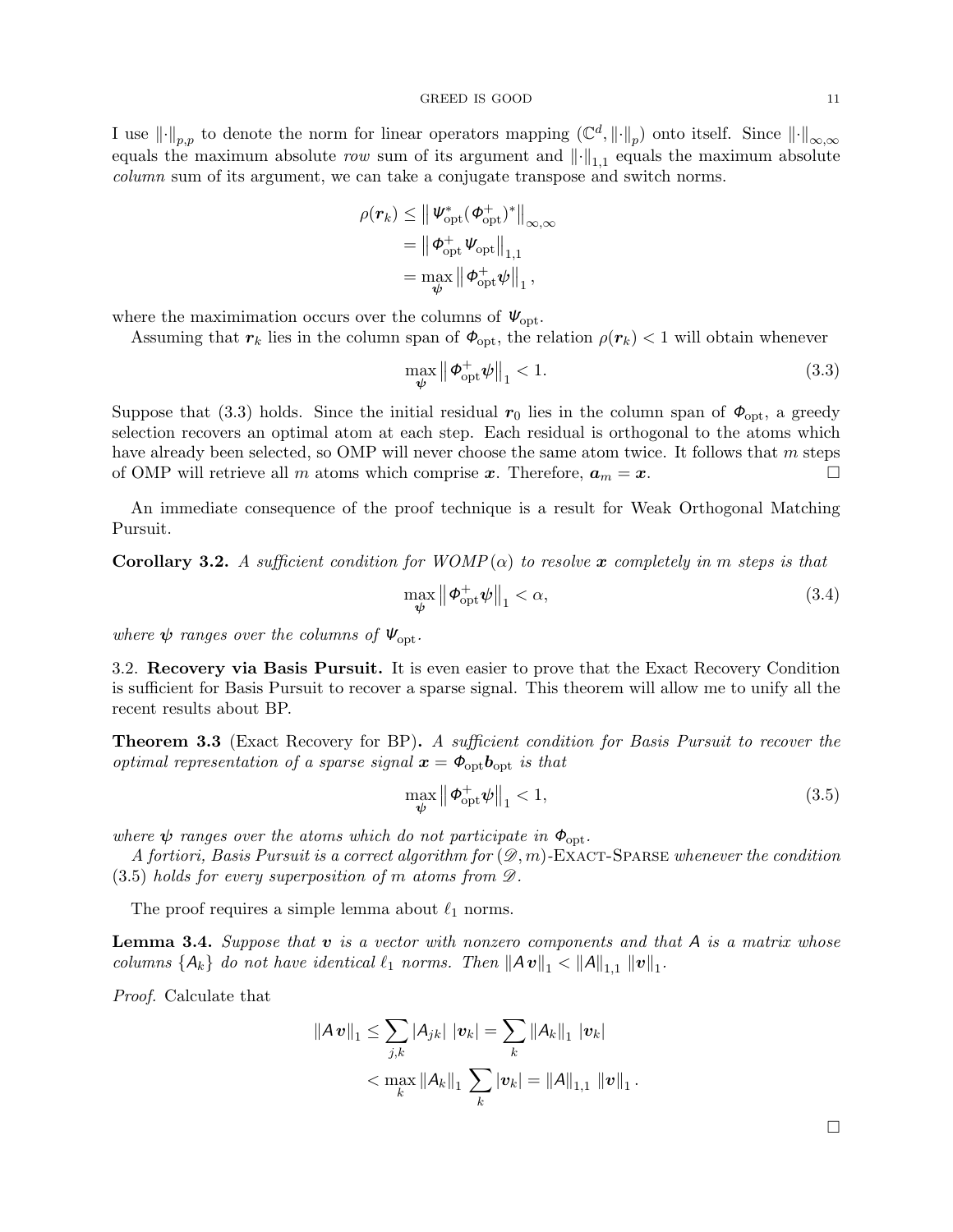*Proof of Theorem 3.3.* Suppose that the optimal representation of a signal is  $x = \phi_{\text{opt}} b_{\text{opt}}$ , and assume that the Exact Recovery Condition  $(3.5)$  holds for this signal  $x$ .

Now, let  $x = \phi_{\text{alt}}b_{\text{alt}}$  be a different representation of the signal with nonzero coefficients. It follows that  $\Phi_{\text{alt}}$  contains at least one atom  $\psi_0$  which does not appear in  $\Phi_{\text{opt}}$ . According to (3.5),  $\left\Vert \mathbf{\Phi}_{\mathrm{opt}}^{\mathrm{+}}\psi_{0}\right\Vert _{1}\leq1$  Meanwhile,  $\left\Vert \mathbf{\Phi}_{\mathrm{opt}}^{\mathrm{+}}\varphi\right\Vert _{1}\leq1$  for every other atom  $\varphi$ , optimal or non-optimal.

First, assume that the columns of  $\phi_{\rm opt}^+ \phi_{\rm alt}$  do not have identical  $\ell_1$  norms. We may use the lemma to calculate that

$$
\begin{aligned} \left\| \bm{b}_{\mathrm{opt}} \right\|_1 &= \left\| \bm{\phi}_{\mathrm{opt}}^+ \bm{\phi}_{\mathrm{opt}} \bm{b}_{\mathrm{opt}} \right\|_1 = \left\| \bm{\phi}_{\mathrm{opt}}^+ \bm{x} \right\|_1 = \left\| \bm{\phi}_{\mathrm{opt}}^+ \bm{\phi}_{\mathrm{alt}} \bm{b}_{\mathrm{alt}} \right\|_1 \\ &< \left\| \bm{\phi}_{\mathrm{opt}}^+ \bm{\phi}_{\mathrm{alt}} \right\|_{1,1} \left\| \bm{b}_{\mathrm{alt}} \right\|_1 \\ &\leq \left\| \bm{b}_{\mathrm{alt}} \right\|_1. \end{aligned}
$$

If perchance the columns of  $\boldsymbol{\phi}_{\text{opt}}^+ \boldsymbol{\phi}_{\text{alt}}$  all have the same  $\ell_1$  norm, that norm must equal  $\left\| \boldsymbol{\phi}_{\text{opt}}^+ \boldsymbol{\psi}_0 \right\|_1 <$ 1. Repeat the calculation. Although the first inequality is no longer strict, the second inequality becomes strict in compensation. We reach the same conclusion.

In words, any set of non-optimal coefficients for representing the signal has strictly larger  $\ell_1$  norm than the optimal coefficients. Therefore, Basis Pursuit will recover the optimal representation.  $\Box$ 

3.3. **Babel Function Estimates.** Since we are unlikely to know the optimal atoms a priori, Theorems 3.1 and 3.3 may initially seem useless. But for many dictionaries, the Exact Recovery Condition holds for every  $m$ -term superposition, so long as  $m$  is not too large.

**Theorem 3.5.** Suppose that  $\mu_1$  is the Babel function of  $\mathscr{D}$ . The Exact Recovery Condition holds whenever

$$
\mu_1(m-1) + \mu_1(m) < 1. \tag{3.6}
$$

Thus, Orthogonal Matching Pursuit and Basis Pursuit are correct algorithms for  $(\mathscr{D}, m)$ -Sparse whenever (3.6) is in force. In other words, this condition guarantees that either procedure will recover an arbitrary superposition of m atoms from  $\mathscr{D}$ .

One interpretation of this theorem is that the Exact Recovery Condition holds for quasi-incoherent dictionaries. The result for Basis Pursuit is slightly stronger than the most general theorem in [DE02], which is equivalent to Corollary 3.6 of the sequel.

Proof. Begin the calculation by expanding the pseudo-inverse and applying a norm bound.

$$
\max_{\psi} \left\| \boldsymbol{\Phi}_{\text{opt}}^{\text{+}} \boldsymbol{\psi} \right\|_{1} = \max_{\psi} \left\| (\boldsymbol{\Phi}_{\text{opt}}^{*} \boldsymbol{\Phi}_{\text{opt}})^{-1} \boldsymbol{\Phi}_{\text{opt}}^{*} \boldsymbol{\psi} \right\|_{1} \n\leq \| (\boldsymbol{\Phi}_{\text{opt}}^{*} \boldsymbol{\Phi}_{\text{opt}})^{-1} \|_{1,1} \max_{\psi} \left\| \boldsymbol{\Phi}_{\text{opt}}^{*} \boldsymbol{\psi} \right\|_{1}.
$$
\n(3.7)

The Babel function offers a tailor-made estimate of the second term of (3.7);

$$
\max_{\boldsymbol{\psi}} \left\| \boldsymbol{\Phi}_{\text{opt}}^* \boldsymbol{\psi} \right\|_1 = \max_{\boldsymbol{\psi}} \sum_{\Lambda_{\text{opt}}} |\langle \boldsymbol{\psi}, \boldsymbol{\varphi}_{\lambda} \rangle| \le \mu_1(m). \tag{3.8}
$$

Bounding the first term of (3.7) requires more sophistication. We develop the inverse as a Neumann series and use Banach algebra methods to estimate its norm. First, notice that  $(\phi_{opt}^* \phi_{opt})$  has a unit diagonal because all atoms are normalized. So the off-diagonal part A satisfies

$$
\Phi_{\rm opt}^* \ \Phi_{\rm opt} = I_m + A.
$$

Each column of A lists the inner products between one atom of  $\Phi_{opt}$  and the remaining  $(m-1)$ atoms. By definition of the Babel function,

$$
||A||_{1,1} = \max_{k} \sum_{j \neq k} |\langle \varphi_{\lambda_k}, \varphi_{\lambda_j} \rangle| \leq \mu_1(m-1).
$$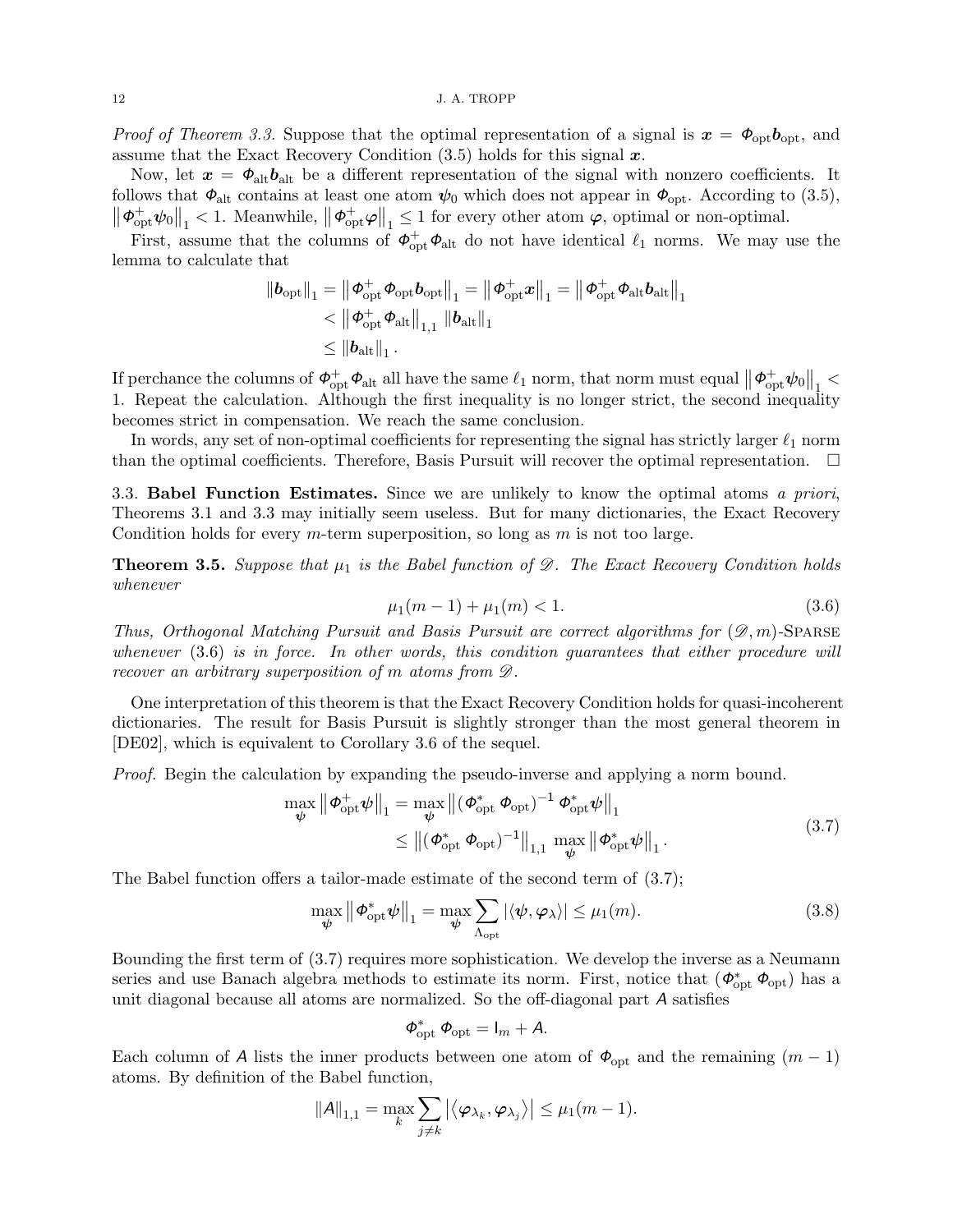Whenever  $||A||_{1,1} < 1$ , the Neumann series  $\sum (-A)^k$  converges to the inverse  $(\mathsf{I}_m + A)^{-1}$  [Kre89]. In this case, we may compute

$$
\left\| (\phi_{\text{opt}}^* \ \phi_{\text{opt}})^{-1} \right\|_{1,1} = \left\| (I_m + A)^{-1} \right\|_{1,1} = \left\| \sum_{k=0}^{\infty} (-A)^k \right\|_{1,1}
$$
  

$$
\leq \sum_{k=0}^{\infty} \|A\|_{1,1}^k = \frac{1}{1 - \|A\|_{1,1}}
$$
  

$$
\leq \frac{1}{1 - \mu_1(m - 1)}.
$$
 (3.9)

 $\mathbf{r}$ 

Introduce the estimates  $(3.8)$  and  $(3.9)$  into inequality  $(3.7)$  to obtain

$$
\max_{\boldsymbol{\psi}} \left\| \boldsymbol{\phi}_{\text{opt}}^{\mathbf{+}} \boldsymbol{\psi} \right\|_1 \leq \frac{\mu_1(m)}{1 - \mu_1(m-1)}.
$$

We reach the result by applying Theorems 3.1 and 3.3.

A corollary follows directly from basic facts about the Babel function.

Corollary 3.6. Orthogonal Matching Pursuit and Basis Pursuit both recover every superposition of m atoms from  $\mathscr D$  whenever one of the following conditions is satisfied:

$$
m < \frac{1}{2}(\mu^{-1} + 1), \qquad \text{or, more generally,} \tag{3.10}
$$

$$
\mu_1(m) < \frac{1}{2}.\tag{3.11}
$$

The incoherence condition is the best possible. It would fail for any  $\lceil \frac{1}{2} \rceil$  $\frac{1}{2}(\mu^{-1}+1)$  atoms chosen from an optimal Grassmannian frame with  $N = d + 1$  vectors. The bound (3.10) appears in both [DE02, GN02] with reference to Basis Pursuit. The second bound also appears in [DE02].

To see the difference between the two conditions in Corollary 3.6, let us return to the dictionary of decaying pulses from Section 2.2.3. Recall that

$$
\mu = \beta
$$
 and  $\mu_1(m) < \frac{2\beta}{1-\beta}$ .

Set  $\beta = \frac{1}{5}$  $\frac{1}{5}$ . Then the incoherence condition (3.10) requires that  $m < 3$ . On the other hand,  $\mu_1(m)<\frac{1}{2}$  $\frac{1}{2}$  for every m. Therefore, (3.11) shows that OMP or BP can recover any (finite) linear combination of pulses!

3.4. Structured Dictionaries. If the dictionary has special form, better estimates are possible.

**Theorem 3.7.** Suppose that  $\mathscr D$  consists of J concatenated orthonormal bases with overall coherence  $\mu$ . Let x be a superposition of  $p_i$  atoms from the j-th basis,  $j = 1, \ldots, J$ . Without loss of generality, assume that  $0 < p_1 \leq p_2 \leq \cdots \leq p_J$ . The Exact Recovery Condition holds whenever

$$
\sum_{j=2}^{J} \frac{\mu p_j}{1 + \mu p_j} < \frac{1}{2\left(1 + \mu p_1\right)}.\tag{3.12}
$$

In which case both Orthogonal Matching Pursuit and Basis Pursuit recover the sparse representation.

The major theorem of Gribonval and Nielsen's paper [GN02] is that (3.12) is a sufficient condition for Basis Pursuit to succeed in this setting. When  $J = 2$ , we retrieve the major theorem of Elad and Bruckstein's paper [EB02]: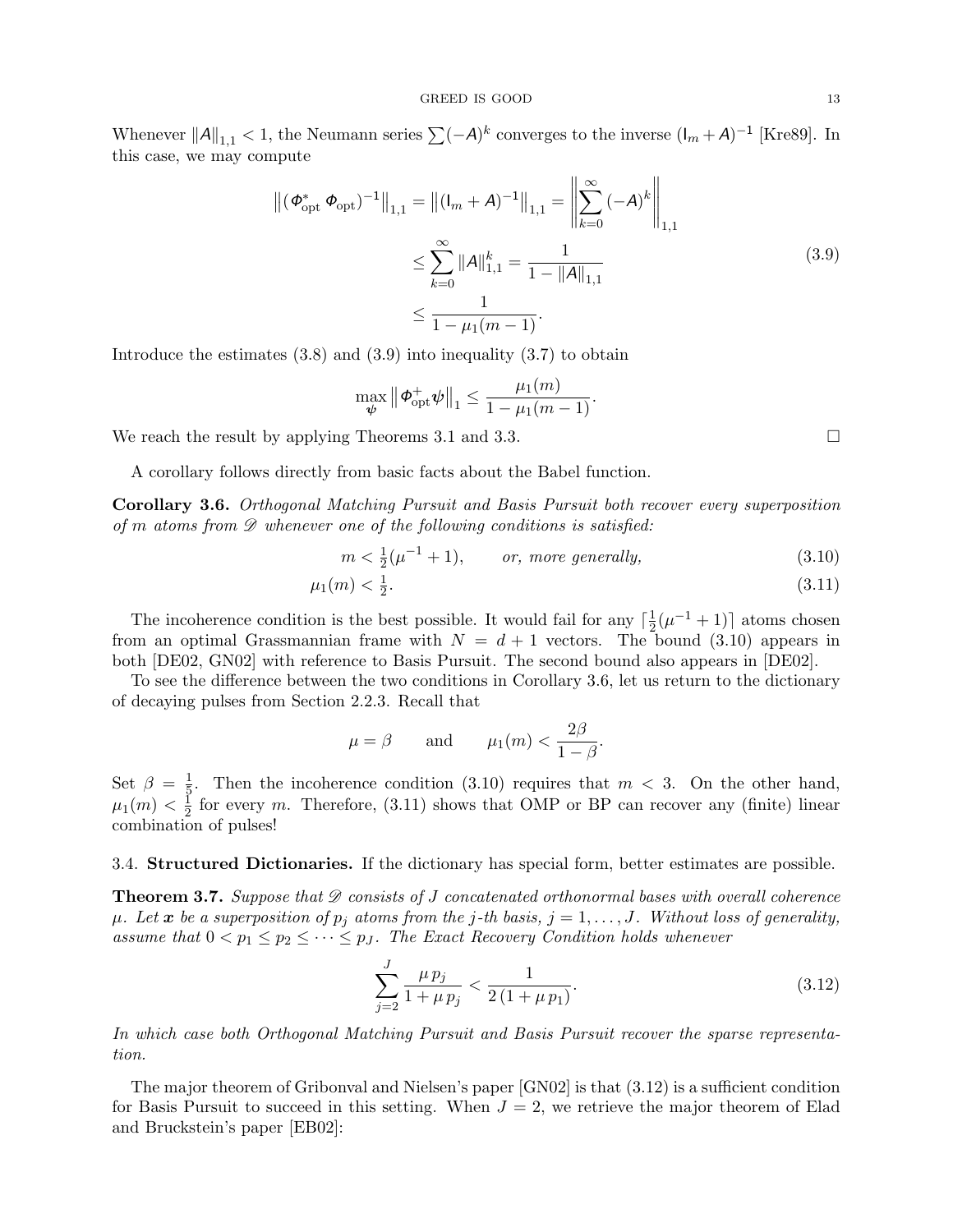**Corollary 3.8.** Suppose that  $\mathscr D$  consist of two orthonormal bases with coherence  $\mu$ , and let x be a signal consisting of p atoms from the first basis and q atoms from the second basis, where  $p \leq q$ . The Exact Recovery Condition holds whenever

$$
2\,\mu^2\,pq + \mu q < 1. \tag{3.13}
$$

Feuer and Nemirovsky have shown that the bound (3.13) is the best possible for BP [FN]. It follows by contraposition that the present result on the Exact Recovery Condition is the best possible for a two-ONB. For an arbitrary  $m$ -term superposition from a multi-ONB, revisit the calculations of Gribonval and Nielsen [GN02] to discover

## **Corollary 3.9.** If  $\mathscr D$  is a  $\mu$ -coherent dictionary comprised of J orthonormal bases, the condition

$$
m < \left[ \sqrt{2} - 1 + \frac{1}{2\left( J - 1 \right)} \right] \, \mu^{-1}
$$

is sufficient to ensure that the Exact Recovery Condition holds for all m-term superpositions.

The proof of Theorem 3.7 could be used to torture prisoners, so it is cordoned off in Appendix A where it won't hurt anyone.

3.5. Uniqueness and Recovery. Theorem 3.1 has another important consequence. If the Exact Recovery Condition holds for every linear combination of  $m$  atoms, then all  $m$ -term superpositions are unique. Otherwise, the Exact Recovery Theorem states that OMP would simultaneously recover two distinct m-term representations of the same signal, a reductio ad absurdem. Therefore, the conditions of Theorem 3.5, Corollary 3.6 and Corollary 3.9 guarantee that m-term representations are unique. On the other hand, Theorem 2.2 shows that the Exact Recovery Condition must fail for some linear combination of m atoms whenever  $m \geq \frac{1}{2}$  $\frac{1}{2}$  spark  $\phi$ .

Uniqueness does not prove that the Exact Recovery Condition holds. For a union of two orthonormal bases, Theorem 2.5 implies that all m-term representations are unique whenever  $m < \mu^{-1}$ . But the discussion in the last section demonstrates that the Exact Recovery Condition may fail for √  $m \geq (\sqrt{2}-\frac{1}{2})$  $\frac{1}{2}$ )  $\mu^{-1}$ . Within this pocket<sup>4</sup> lie uniquely determined signals which cannot be recovered by Orthogonal Matching Pursuit, as this partial converse of Theorem 3.1 shows.

Theorem 3.10 (Exact Recovery Converse for OMP). Assume that m-term superpositions are unique but that the Exact Recovery Condition  $(3.1)$  fails for a given signal x with optimal synthesis matrix  $\Phi_{\text{opt}}$ . Then there are signals in the column span of  $\Phi_{\text{opt}}$  which Orthogonal Matching Pursuit cannot recover.

Proof. If the Exact Recovery Condition fails, then

$$
\max_{\boldsymbol{\psi}} \left\| \boldsymbol{\phi}_{\text{opt}}^{\dagger} \boldsymbol{\psi} \right\|_{1} \ge 1. \tag{3.14}
$$

Now, notice that every signal x which has a representation over the atoms in  $\Phi_{opt}$  yields the same two matrices  $\phi_{\text{opt}}$  and  $\psi_{\text{opt}}$  by the uniqueness of m-term representations. Next, choose  $y_{\text{bad}} \in \mathbb{C}^m$ to be a vector for which equality holds in the estimate

$$
\frac{\left\|\boldsymbol{\varPsi}_{\rm opt}^*(\boldsymbol{\varphi}^+_{\rm opt})^*\boldsymbol{y}\right\|_{\infty}}{\left\|\boldsymbol{y}\right\|_{\infty}}\leq\left\|\boldsymbol{\varPsi}_{\rm opt}^*(\boldsymbol{\varphi}_{\rm opt}^+)^*\right\|_{\infty,\infty}.
$$

Optimal synthesis matrices have full column rank, so  $\phi_{\text{opt}}^*$  maps the column span of  $\phi_{\text{opt}}$  onto  $\mathbb{C}^m$ . Therefore, we can find a signal  $\mathbf{x}_{bad}$  in the column span of  $\mathbf{\Phi}_{opt}$  for which  $\mathbf{\Phi}_{opt}^* \mathbf{x}_{bad} = \mathbf{y}_{bad}$ . Working backward from (3.14) through the proof of the Exact Recovery Theorem, we discover that  $\rho(x_{bad}) \geq 1$ . In conclusion, if we run Orthogonal Matching Pursuit with  $x_{bad}$  as input, it chooses a

<sup>&</sup>lt;sup>4</sup>See the article of Elad and Bruckstein [EB02] for a very enlightening graph that delineates the regions of uniqueness and recovery for two-ONB dictionaries.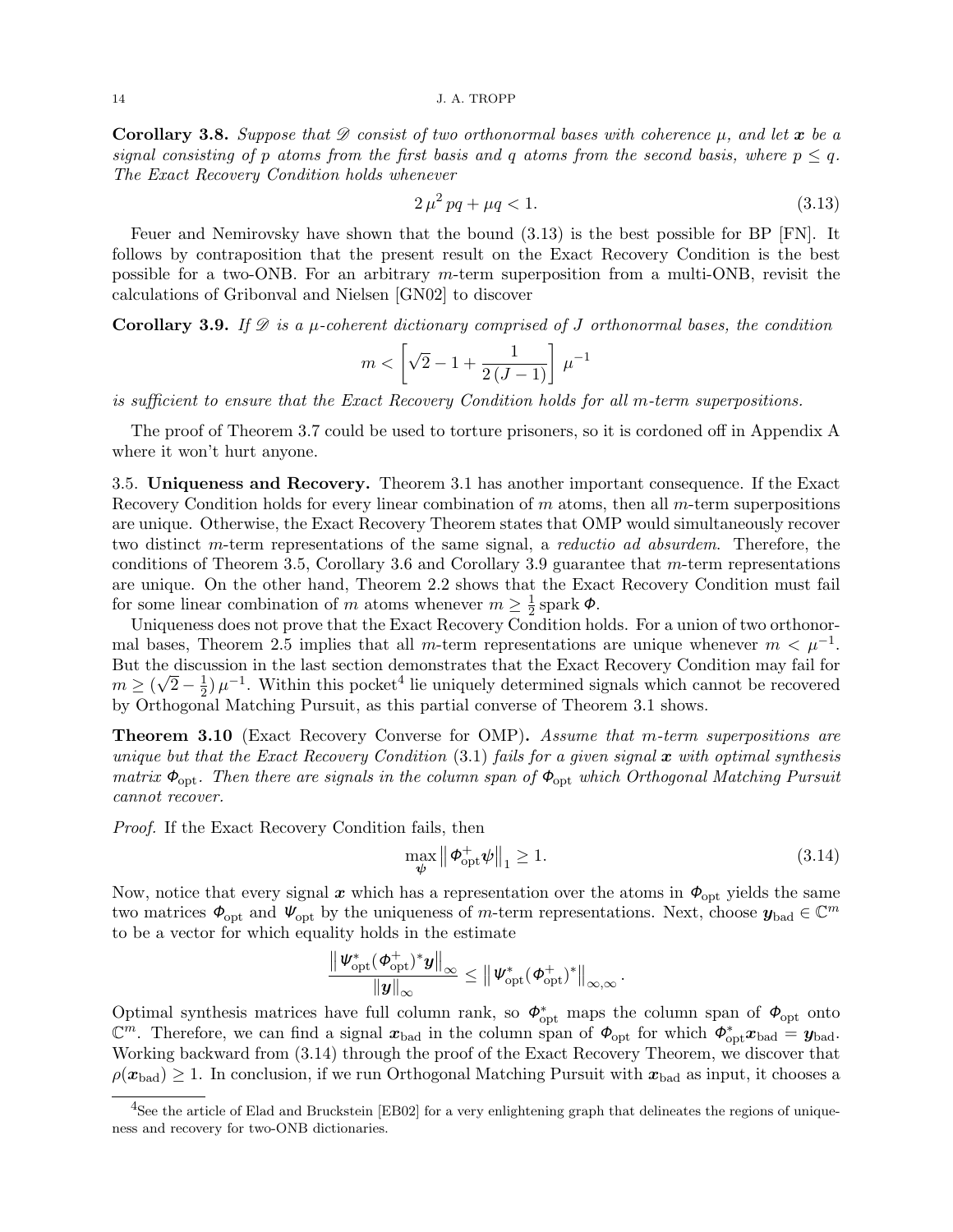#### GREED IS GOOD 15

non-optimal atom in the first step. Since  $\Phi_{\text{opt}}$  provides the unique m-term representation of  $x_{\text{bad}}$ , the initial incorrect selection damns OMP from obtaining the m-term representation of  $x_{bad}$ .

## 4. Recovering General Signals

The usual goal of sparse approximation is the analysis or compression of natural signals. But the assumption that a signal has an exact, sparse representation must be regarded as Platonic because these signals do not exist in the wild.

**Proposition 4.1.** If  $m < d$ , the collection of signals which have an exact representation using m atoms forms a set of measure zero in  $\mathbb{C}^d$ .

*Proof.* The signals which lie in the span of  $m$  distinct atoms form an  $m$ -dimensional hyperplane, which has measure zero. There are  $\binom{N}{m}$  ways to choose m atoms, so the collection of signals that have a representation over m atoms is a finite union of m-dimensional hyperplanes. This union has measure zero in  $\mathbb{C}^d$ .

It follows that a generic signal does not have an exact, sparse representation. Even worse, the optimal m-term approximant is a discontinuous, multivalent function of the input signal. In consequence, proving that an algorithm succeeds for  $(\mathscr{D}, m)$ -EXACT-SPARSE is very different from proving that it succeeds for  $(\mathscr{D}, m)$ -SPARSE. Nevertheless, the analysis in Section 3.1 suggests that Orthogonal Matching Pursuit may be able to recover vectors from the optimal representation even when the signal is not perfectly sparse.

4.1. OMP as an Approximation Algorithm. Let x be an arbitrary signal, and suppose that  $a_{\text{opt}}$  is an optimal m-term approximation to x. That is,  $a_{\text{opt}}$  is a solution to the minimization  $(2.1)$ . Note that  $a_{opt}$  may not be unique. We write

$$
\boldsymbol{a}_{\mathrm{opt}}=\sum_{\Lambda_{\mathrm{opt}}}b_{\lambda}\,{\boldsymbol{\varphi}}_{\lambda}
$$

for an index set  $\Lambda_{\text{opt}}$  of size m. Once again, denote by  $\Phi_{\text{opt}}$  the  $d \times m$  matrix whose columns are the atoms listed in  $\Lambda_{\text{opt}}$ . We may assume that the atoms in  $\Lambda_{\text{opt}}$  form a linearly independent set because any atom which is linearly dependent on the others could be replaced by a linearly independent atom to improve the quality of the approximation. Let  $\mathcal{V}_{opt}$  be the matrix whose columns are the  $(N - m)$  remaining atoms.

Now I formulate a condition under which Orthogonal Matching Pursuit recovers optimal atoms.

**Theorem 4.2** (General Recovery). Assume that  $\mu_1(m) < \frac{1}{2}$  $\frac{1}{2}$ , and suppose that  $a_k$  consists only of atoms from an optimal representation  $a_{opt}$  of the signal x. At step  $(k + 1)$ , Orthogonal Matching Pursuit will recover another atom from  $a_{opt}$  whenever

$$
\|\boldsymbol{x} - \boldsymbol{a}_k\|_2 > \sqrt{1 + \frac{m\left(1 - \mu_1(m)\right)}{(1 - 2\,\mu_1(m))^2}} \, \|\boldsymbol{x} - \boldsymbol{a}_{\text{opt}}\|_2 \,. \tag{4.1}
$$

I call (4.1) the General Recovery Condition. It says that a greedy algorithm makes absolute progress whenever the current k-term approximant compares unfavorably with an optimal m-term approximant. Theorem 4.2 has an important structural implication: every optimal representation of a signal contains the same kernel of atoms. This fact follows from the observation that OMP selects the same atoms irrespective of which optimal approximation appears in the calculation. But the principal corollary of Theorem 4.2 is that OMP is an approximation algorithm for  $(\mathscr{D}, m)$ -SPARSE.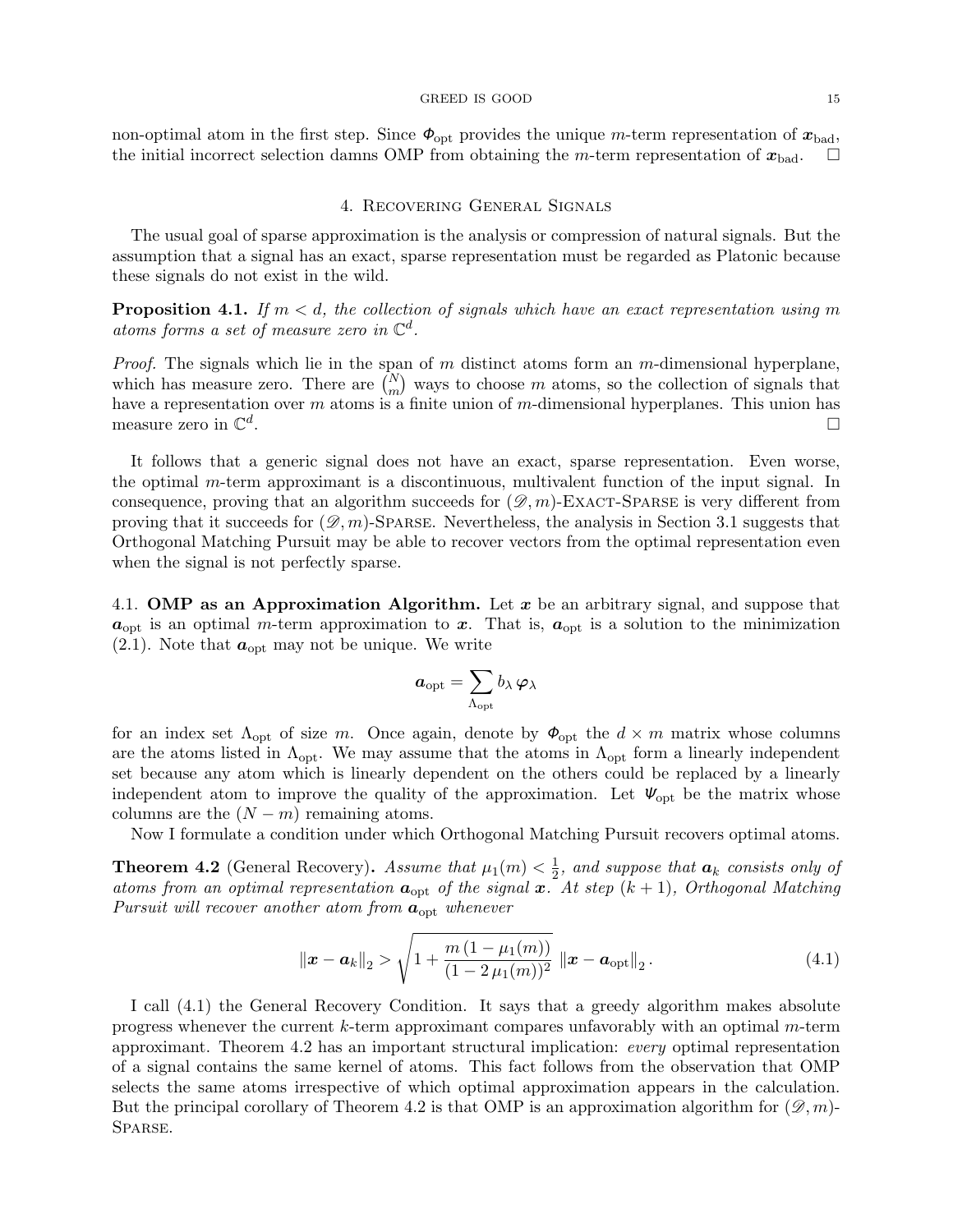#### 16 J. A. TROPP

Corollary 4.3. Assume that  $\mu_1(m) < \frac{1}{2}$  $\frac{1}{2}$ , and let  $\bm{x}$  be a completely arbitrary signal. Orthogonal Matching Pursuit produces an m-term approximant  $a_m$  which satisfies

$$
\left\|\boldsymbol{x} - \boldsymbol{a}_{m}\right\|_{2} \leq \sqrt{1 + C(\mathcal{D}, m)} \left\|\boldsymbol{x} - \boldsymbol{a}_{\text{opt}}\right\|_{2},\tag{4.2}
$$

where  $a_{opt}$  is the optimal m-term approximant. We may estimate the constant as

$$
C(\mathcal{D},m) \leq \frac{m(1-\mu_1(m))}{(1-2\mu_1(m))^2}.
$$

*Proof.* At step  $(K + 1)$ , imagine that  $(4.1)$  fails. Then, we have an upper bound on the K-term approximation error as a function of the optimal  $m$ -term approximation error. If we continue to apply OMP even after k exceeds K, the approximation error will only continue to decrease.  $\square$ 

Although OMP may not recover an optimal approximant  $a_{\text{opt}}$ , it always constructs an approximant whose error lies within a constant factor of optimal. One might argue that an approximation algorithm has the potential to inflate a moderate error into a large error. But a moderate error indicates that the signal does not have a good sparse representation over the dictionary, and so sparse approximation may not be an appropriate tool. In practice, if it is easy to find a nearly optimal solution, there is no reason to waste a lot of time and resources to reach the ne plus ultra. As Voltaire said, "The best is the enemy of the good."

Placing a restriction on the Babel function leads to a simpler statement of the result, which generalizes and improves the work in [GMS03].

Corollary 4.4. Assume that  $m \leq \frac{1}{3}$  $\frac{1}{3}\mu^{-1}$  or, more generally, that  $\mu_1(m) \leq \frac{1}{3}$  $\frac{1}{3}$ . Then OMP generates m-term approximants which satisfy

$$
\|\bm{x} - \bm{a}_k\|_2 \le \sqrt{1 + 6m} \|\bm{x} - \bm{a}_{\text{opt}}\|_2.
$$
 (4.3)

The constant here is not small, so it is better to regard this as a qualitative theorem on the performance of OMP. See [GMST03] for another greedy algorithm with a much better constant of approximation. At present, Basis Pursuit offers no approximation guarantees.

Let us return again to the example of Section 2.2.3. This time, set  $\beta = \frac{1}{7}$  $\frac{1}{7}$ . The coherence Let us return again to the example of Section 2.2.5. This time, set  $\rho = \frac{1}{7}$ . The condition of Corollary 4.4 suggests that we can achieve the approximation constant  $\sqrt{1+6m}$  only if  $m = 1, 2$ . But the Babel function condition demonstrates that the approximation constant is if  $m = 1, 2$ . But the Babe<br>never more than  $\sqrt{1 + 6m}$ .

Another consequence of the analysis is a corollary for Weak Orthogonal Matching Pursuit.

**Corollary 4.5.** Weak Orthogonal Matching Pursuit with parameter  $\alpha$  can calculate m-term approximants which satisfy

$$
\|\bm{x}-\bm{a}_m\|_2 \leq \sqrt{1+\frac{m\,(1-\mu_1(m))}{(\alpha-(1+\alpha)\,\mu_1(m))^2}}\, \left\|\bm{x}-\bm{a}_{\text{opt}}\right\|_2.
$$

If, for example,  $\mu_1(m) \leq \frac{1}{3}$  $\frac{1}{3}$ , then WOMP( $\frac{3}{4}$ ) has an approximation constant no worse than √  $\overline{1 + 24m}$ .

# 4.2. Proof of the General Recovery Theorem.

*Proof.* After k steps, suppose that Orthogonal Matching Pursuit has recovered an approximant  $a_k$ which is a linear combination of k atoms listed in  $\Lambda_{\text{opt}}$ . The residual is  $r_k = x - a_k$ , and the condition for recovering another optimal atom is

$$
\rho(\boldsymbol{r}_k) \stackrel{\text{def}}{=} \frac{\left\| \boldsymbol{\varPsi}_{\text{opt}}^* \boldsymbol{r}_k \right\|_{\infty}}{\left\| \boldsymbol{\varPhi}_{\text{opt}}^* \boldsymbol{r}_k \right\|_{\infty}} < 1.
$$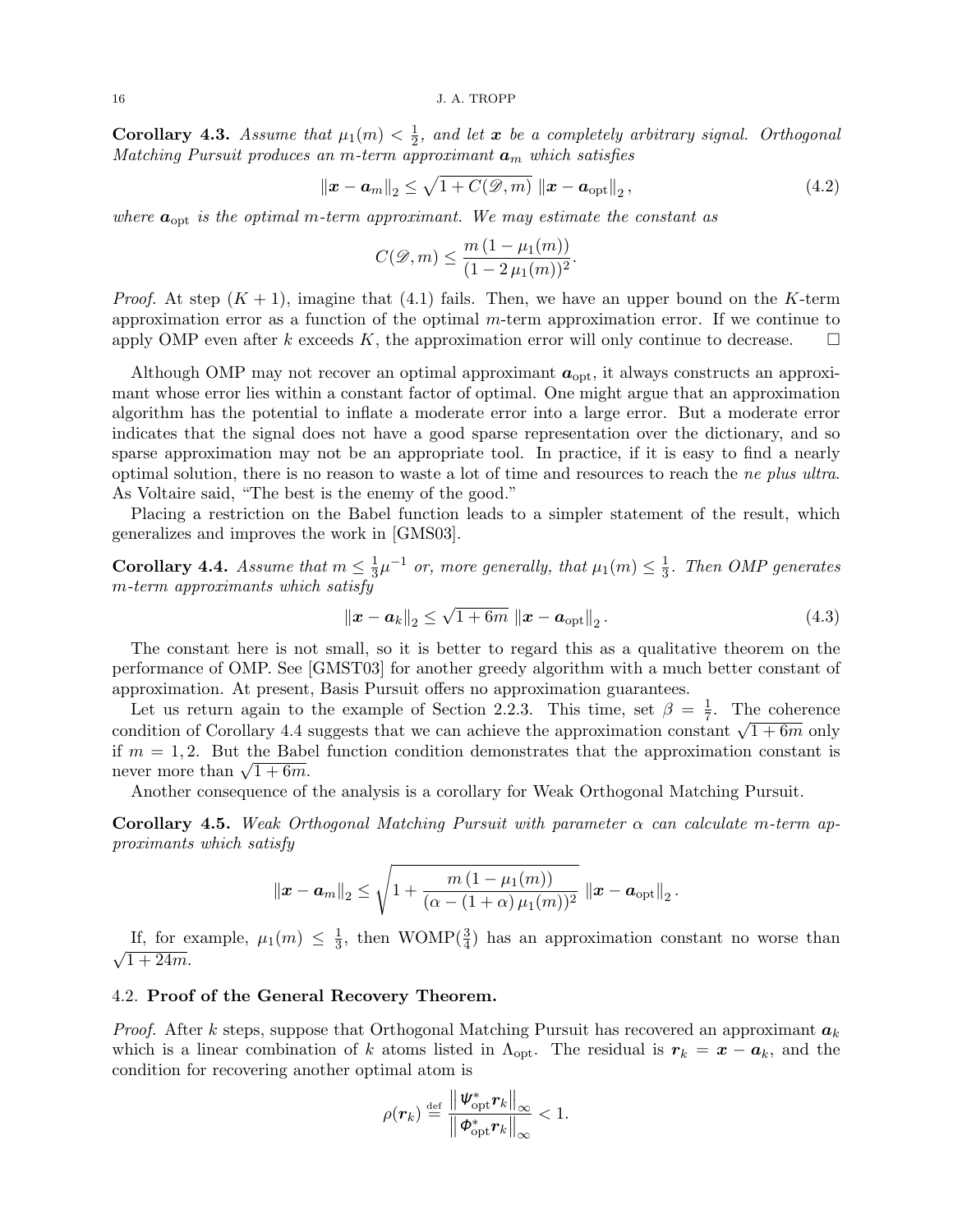We may divide the ratio into two pieces, which we bound separately.

$$
\rho(\mathbf{r}_{k}) = \frac{\left\|\mathbf{W}_{\text{opt}}^{*}\mathbf{r}_{k}\right\|_{\infty}}{\left\|\mathbf{\Phi}_{\text{opt}}^{*}\mathbf{r}_{k}\right\|_{\infty}}
$$
\n
$$
= \frac{\left\|\mathbf{W}_{\text{opt}}^{*}(\mathbf{x}-\mathbf{a}_{k})\right\|_{\infty}}{\left\|\mathbf{\Phi}_{\text{opt}}^{*}(\mathbf{x}-\mathbf{a}_{k})\right\|_{\infty}}
$$
\n
$$
= \frac{\left\|\mathbf{W}_{\text{opt}}^{*}(\mathbf{x}-\mathbf{a}_{\text{opt}})\right\|_{\infty}}{\left\|\mathbf{\Phi}_{\text{opt}}^{*}(\mathbf{x}-\mathbf{a}_{\text{opt}})+\mathbf{\Psi}_{\text{opt}}^{*}(\mathbf{a}_{\text{opt}}-\mathbf{a}_{k})\right\|_{\infty}}
$$
\n
$$
\leq \frac{\left\|\mathbf{W}_{\text{opt}}^{*}(\mathbf{x}-\mathbf{a}_{\text{opt}})\right\|_{\infty}}{\left\|\mathbf{\Phi}_{\text{opt}}^{*}(\mathbf{x}-\mathbf{a}_{\text{opt}})\right\|_{\infty}} + \frac{\left\|\mathbf{W}_{\text{opt}}^{*}(\mathbf{a}_{\text{opt}}-\mathbf{a}_{k})\right\|_{\infty}}{\left\|\mathbf{\Phi}_{\text{opt}}^{*}(\mathbf{a}_{\text{opt}}-\mathbf{a}_{k})\right\|_{\infty}} + \frac{\left\|\mathbf{W}_{\text{opt}}^{*}(\mathbf{a}_{\text{opt}}-\mathbf{a}_{k})\right\|_{\infty}}{\left\|\mathbf{\Phi}_{\text{opt}}^{*}(\mathbf{a}_{\text{opt}}-\mathbf{a}_{k})\right\|_{\infty}}
$$
\n
$$
\stackrel{\text{def}}{=} \rho_{\text{err}}(\mathbf{r}_{k}) + \rho_{\text{opt}}(\mathbf{r}_{k}).
$$
\n(4.4)

The term  $\Phi_{\rm opt}^*(x-a_{\rm opt})$  has vanished from the denominator since  $(x-a_{\rm opt})$  is orthogonal to the column span of  $\Phi_{\text{opt}}$ .

To bound  $\rho_{opt}(\mathbf{r}_k)$ , repeat the arguments of Section 3.3, mutatis mutandis. This yields

$$
\rho_{\text{opt}}(\boldsymbol{r}_k) \le \frac{\mu_1(m)}{1 - \mu_1(m - 1)} \le \frac{\mu_1(m)}{1 - \mu_1(m)}.
$$
\n(4.5)

Meanwhile,  $\rho_{\text{err}}(\mathbf{r}_k)$  has the following simple estimate:

$$
\rho_{\text{err}}(\boldsymbol{r}_{k}) = \frac{\left\| \boldsymbol{\Psi}_{\text{opt}}^{*}(\boldsymbol{x} - \boldsymbol{a}_{\text{opt}}) \right\|_{\infty}}{\left\| \boldsymbol{\phi}_{\text{opt}}^{*}(\boldsymbol{a}_{\text{opt}} - \boldsymbol{a}_{k}) \right\|_{\infty}}
$$
\n
$$
= \frac{\max_{\boldsymbol{\psi}} |\boldsymbol{\psi}^{*}(\boldsymbol{x} - \boldsymbol{a}_{\text{opt}})|}{\left\| \boldsymbol{\phi}_{\text{opt}}^{*}(\boldsymbol{a}_{\text{opt}} - \boldsymbol{a}_{k}) \right\|_{\infty}}
$$
\n
$$
\leq \frac{\max_{\boldsymbol{\psi}} \|\boldsymbol{\psi}\|_{2} \left\| \boldsymbol{x} - \boldsymbol{a}_{\text{opt}} \right\|_{2}}{m^{-1/2} \left\| \boldsymbol{\phi}_{\text{opt}}^{*}(\boldsymbol{a}_{\text{opt}} - \boldsymbol{a}_{k}) \right\|_{2}}
$$
\n
$$
\leq \frac{\sqrt{m} \left\| \boldsymbol{x} - \boldsymbol{a}_{\text{opt}} \right\|_{2}}{\sigma_{\min}(\boldsymbol{\phi}_{\text{opt}}) \left\| \boldsymbol{a}_{\text{opt}} - \boldsymbol{a}_{k} \right\|_{2}}.
$$
\n(4.6)

Since  $\Phi_{\text{opt}}$  has full column rank,  $\sigma_{\min}(\Phi_{\text{opt}})$  is nonzero.

Now, we can develop a concrete condition under which OMP retrieves optimal atoms. In the following calculation, assume that  $\mu_1(m) < \frac{1}{2}$  $\frac{1}{2}$ . Then combine inequalities (4.4), (4.5) and (4.6), and estimate the singular value with Lemma 2.3. We discover that  $\rho(\mathbf{r}_k) < 1$  whenever

$$
\frac{\sqrt{m}\,\left\|\boldsymbol{x}-\boldsymbol{a}_{\rm opt}\right\|_2}{\sqrt{1-\mu_1(m)}\,\left\|\boldsymbol{a}_{\rm opt}-\boldsymbol{a}_k\right\|_2}+\frac{\mu_1(m)}{1-\mu_1(m)}<1.
$$

Some algebraic manipulations yield the inequality

$$
\left\|\boldsymbol{a}_{\mathrm{opt}}-\boldsymbol{a}_{k}\right\|_{2} > \frac{\sqrt{m\left(1-\mu_{1}(m)\right)}}{1-2\,\mu_{1}(m)}\,\left\|\boldsymbol{x}-\boldsymbol{a}_{\mathrm{opt}}\right\|_{2}.
$$

Since the vectors  $(x-a_{opt})$  and  $(a_{opt}-a_k)$  are orthogonal, we may apply the Pythagorean Theorem to reach

$$
\|\bm{x}-\bm{a}_k\|_2 > \sqrt{1+\frac{m\left(1-\mu_1(m)\right)}{(1-2\,\mu_1(m))^2}}\;\|\bm{x}-\bm{a}_{\text{opt}}\|_2\,.
$$

If this relation is in force, then a step of OMP will retrieve another optimal atom.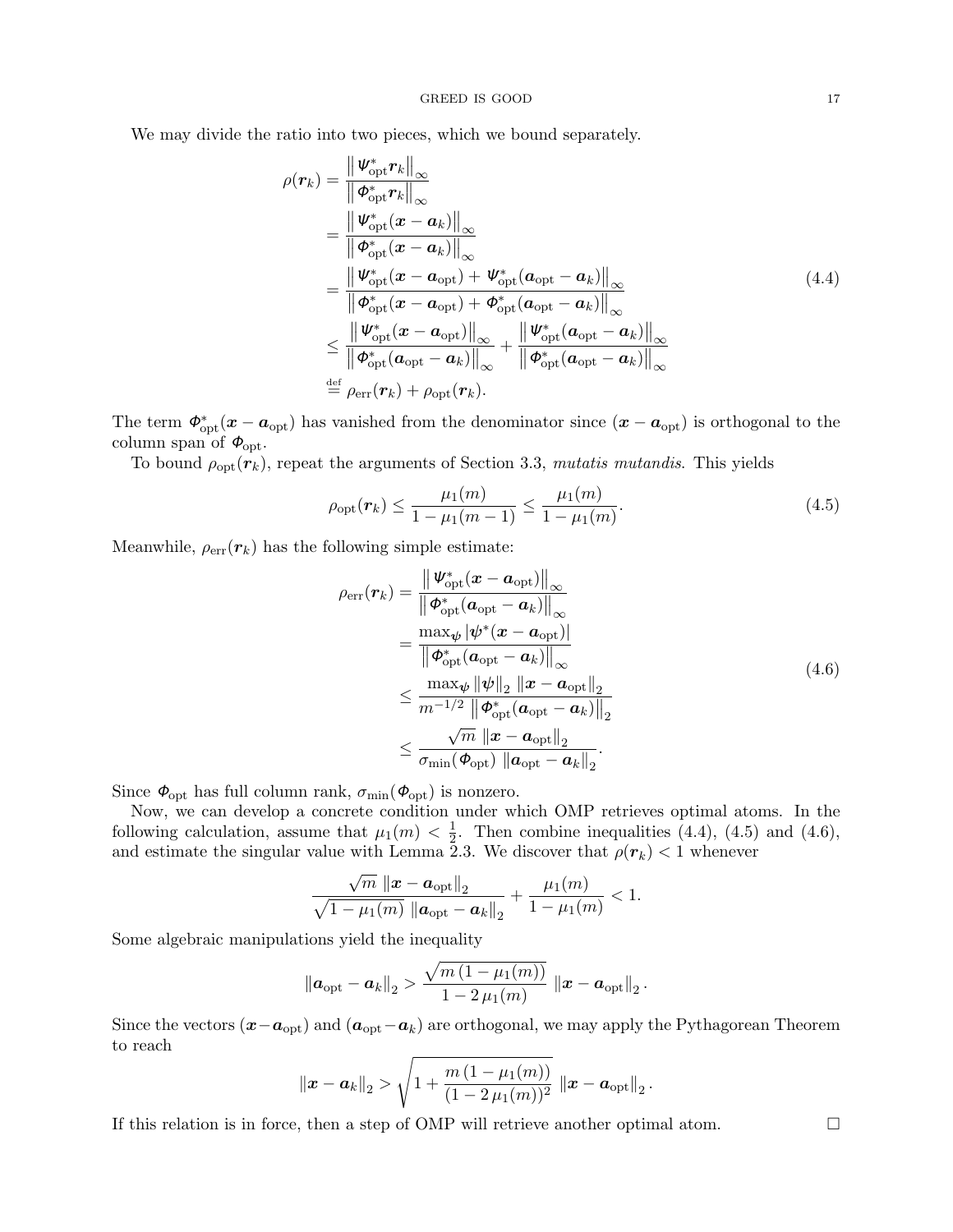#### 18 J. A. TROPP

Remark 4.6. The term  $\sqrt{m}$  is an unpleasant aspect of (4.6), but it cannot be avoided. When the atoms in our optimal representation have approximately equal correlations with the signal, the estimate of the infinity norm is reasonably accurate. An assumption on the relative size of the coefficients in  $b_{\text{opt}}$  might improve the estimate, but this is a severe restriction. An astute reader coefficients in  $\mathcal{O}_{\text{opt}}$  inight improve the estimate, but this is a severe restriction. An astute reader<br>will notice that I could whittle the factor down to  $\sqrt{m-k}$ , but the subsequent analysis would not realize any benefit. It is also possible to strengthen the bound if one postulates a model for the deficit  $(x - a_{\text{opt}})$ . If, for example, the nonsparse part of the signal were distributed "uniformly" across the dictionary vectors, a single atom would be unlikely to carry the entire error. But we shall retreat from this battle, which should be fought on behalf of a particular application.

# 5. OMP with Approximate Nearest Neighbors

Gilbert, Muthukrishnan and Strauss have discussed how to use an approximate nearest neighbor (ANN) data structure to develop a fast implementation of Orthogonal Matching Pursuit (AN-NOMP) for unstructured dictionaries. Indyk has also suggested this application for ANN data structures. Since the paper [GMS03] already describes the essential details of the technique, I will just say a few words on atom selection and conclude with a new theorem on using ANNOMP with quasi-incoherent dictionaries.

5.1. Atom Selection. Let  $\widetilde{r}_k$  denote the normalized residual. With an approximate nearest neighbor data structure, we can find an atom  $\varphi_{\lambda_k}$  which satisfies

$$
\|\widetilde{\boldsymbol{r}}_{k-1} \pm \boldsymbol{\varphi}_{\lambda_k}\|_2^2 \le (1+\eta) \min_{\omega} \|\widetilde{\boldsymbol{r}}_{k-1} \pm \boldsymbol{\varphi}_{\omega}\|_2^2 \tag{5.1}
$$

for a fixed number  $\eta > 0$ . Each sign is taken to minimize the respective norm. Rearranging (5.1) yields a guarantee on the inner products.

$$
|\langle \mathbf{r}_{k-1}, \boldsymbol{\varphi}_{\lambda_k} \rangle| \le (1+\eta) \max_{\omega} |\langle \mathbf{r}_{k-1}, \boldsymbol{\varphi}_{\omega} \rangle| - \eta \|\mathbf{r}_{k-1}\|_2. \tag{5.2}
$$

Due to the absolute loss in the last term, this condition does not quite yield a weak greedy algorithm. Unfortunately, a greedy algorithm which uses the selection procedure (5.2) will not generally converge to the signal. It can be shown, however, that the algorithm makes progress until

$$
\max_{\omega} |\langle \widetilde{r}_K, \varphi_{\omega} \rangle| \leq \eta.
$$

In other words, it yields a residual  $r_K$  which is essentially orthogonal to every atom in the dictionary. Which means that no *single* atom can represent a significant part of the signal.

5.2. Quasi-Incoherent Dictionaries. For a quasi-incoherent dictionary, we can develop approximation guarantees for ANNOMP which parallel Corollary 4.4, so long as the parameter  $\eta$  is sufficiently small.

**Theorem 5.1** (ANNOMP). Suppose that  $\mu_1(m) \leq \frac{1}{3}$  $\frac{1}{3}$ , and set  $\eta = \frac{1}{5\sqrt{3}}$  $\frac{1}{5\sqrt{m}}$ . Then Orthogonal Matching Pursuit implemented with an approximate nearest neighbor data structure calculates m-term approximants that satisfy √

$$
\left\|\boldsymbol{x}-\boldsymbol{a}_{m}\right\|_{2} \leq \sqrt{1+24m} \, \left\|\boldsymbol{x}-\boldsymbol{a}_{\textrm{opt}}\right\|_{2}.
$$

Implementing ANNOMP with Indyk's nearest neighbor data structure [Ind00] requires preprocessing time and space  $O(N (1/\eta)^{O(d)}$  polylog  $(dN)$ ). Subsequently, each m-term representation can be calculated in  $O(m^2d + md$  polylog  $(dN)$  time and  $O(md)$  additional space, which is quite good considering that we have placed no restrictions on the dictionary beyond quasi-incoherence. A more sophisticated greedy algorithm based on approximate nearest neighbors appears in [GMST03], but no additional approximation guarantees are presently available.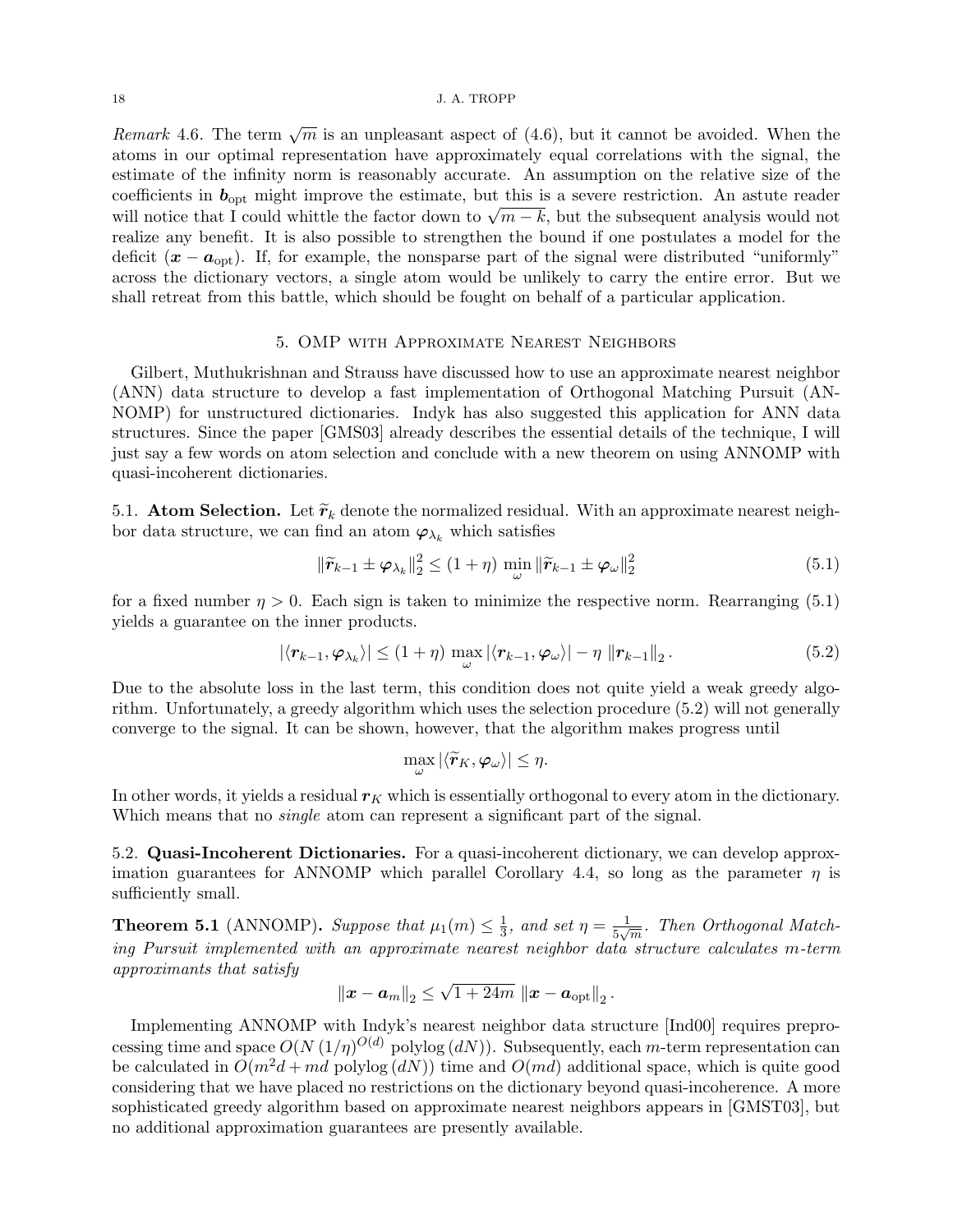#### GREED IS GOOD 19

### Appendix A. Proof of Theorem 3.7

**Theorem 3.7.** Suppose that  $\mathscr D$  consists of J concatenated orthonormal bases with overall coherence  $\mu$ . Let x be a superposition of  $p_i$  atoms from the j-th basis,  $j = 1, \ldots, J$ . Without loss of generality, assume that  $0 < p_1 \leq p_2 \leq \cdots \leq p_J$ . Then the Exact Recovery Condition holds whenever

$$
\sum_{j=2}^{J} \frac{\mu p_j}{1 + \mu p_j} < \frac{1}{2\left(1 + \mu p_1\right)}.
$$

In which case both Orthogonal Matching Pursuit and Basis Pursuit recover the sparse representation.

*Proof.* Permute the columns of the optimal synthesis matrix so that  $\boldsymbol{\phi}_{opt} = \begin{bmatrix} \boldsymbol{\phi}_1 & \boldsymbol{\phi}_2 & \dots & \boldsymbol{\phi}_J \end{bmatrix}$ , where the  $p_j$  columns of submatrix  $\mathbf{\Phi}_j$  are the atoms from the j-th basis. Suppose that there are a total of m atoms. The goal is to provide a good upper bound for  $\|\boldsymbol{\phi}_{\text{opt}}^{\text{+}}\boldsymbol{\psi}\|_1 = \left\|(\boldsymbol{\phi}_{\text{opt}}^* \boldsymbol{\phi}_{\text{opt}})^{-1} \boldsymbol{\phi}_{\text{opt}}^* \boldsymbol{\psi}\right\|_1$ where  $\psi$  is a non-optimal vector. We shall develop this matrix-vector product explicitly under a worst-case assumption on the size of the matrix and vector entries.

The Gram matrix has the block form

$$
G \stackrel{\text{def}}{=} \boldsymbol{\Phi}_{\text{opt}}^* \boldsymbol{\Phi}_{\text{opt}} = \begin{bmatrix} \begin{array}{c|c} |_{p_1} & -A_{12} & \dots & -A_{1J} \\ \hline -A_{21} & I_{p_2} & \dots & -A_{2J} \\ \hline \vdots & \vdots & \ddots & \vdots \\ \hline -A_{J1} & -A_{J2} & \dots & I_{p_J} \end{array} \end{bmatrix} \stackrel{\text{def}}{=} I_m - A,
$$

where the entries of A are bounded in magnitude by  $\mu$ . Then we have the entrywise inequality

$$
|G^{-1}| = \left| I_m + \sum_{k=1}^{\infty} A^k \right| \leq I_m + \sum_{k=1}^{\infty} |A|^k,
$$

where  $|A|$  is the entrywise absolute value of the matrix. Therefore, we are at liberty in our estimates to assume that every off-diagonal-block entry of  $A$  equals  $\mu$ . To proceed, creatively rewrite the Gram matrix as  $G = (I_m + \mu B) - (A + \mu B)$ , where B is the block matrix

$$
B = \left[ \begin{array}{c|c|c} \mathbf{1}_{p_1} & \mathbf{0} & \dots & \mathbf{0} \\ \hline \mathbf{0} & \mathbf{1}_{p_2} & \dots & \mathbf{0} \\ \hline \vdots & \vdots & \ddots & \vdots \\ \hline \mathbf{0} & \mathbf{0} & \dots & \mathbf{1}_{p_J} \end{array} \right]
$$

We have used 1 to denote the matrix with unit entries. By the foregoing, we have the entrywise bound

$$
|G^{-1}| \le ((I_m + \mu B) - \mu 1_m)^{-1},
$$

which yields

$$
|G^{-1}| \leq (I_m - \mu (I_m + \mu B)^{-1} 1_m)^{-1} (I_m + \mu B)^{-1}.
$$
 (A.1)

.

Now, we shall work out the inverses from the right-hand side of (A.1). Using Neumann series, compute that

$$
(\mathbf{l}_m + \mu B)^{-1} = \begin{bmatrix} \frac{\mathbf{l}_{p_1} - \frac{\mu}{1 + \mu p_1} \mathbf{1}_{p_1}}{0} & 0 & \cdots & 0\\ 0 & \mathbf{l}_{p_2} - \frac{\mu}{1 + \mu p_2} \mathbf{1}_{p_2} & \cdots & 0\\ \vdots & \vdots & \ddots & \vdots\\ 0 & 0 & 0 & \cdots & \mathbf{l}_{p_J} - \frac{\mu}{1 + \mu p_J} \mathbf{1}_{p_J} \end{bmatrix} .
$$
 (A.2)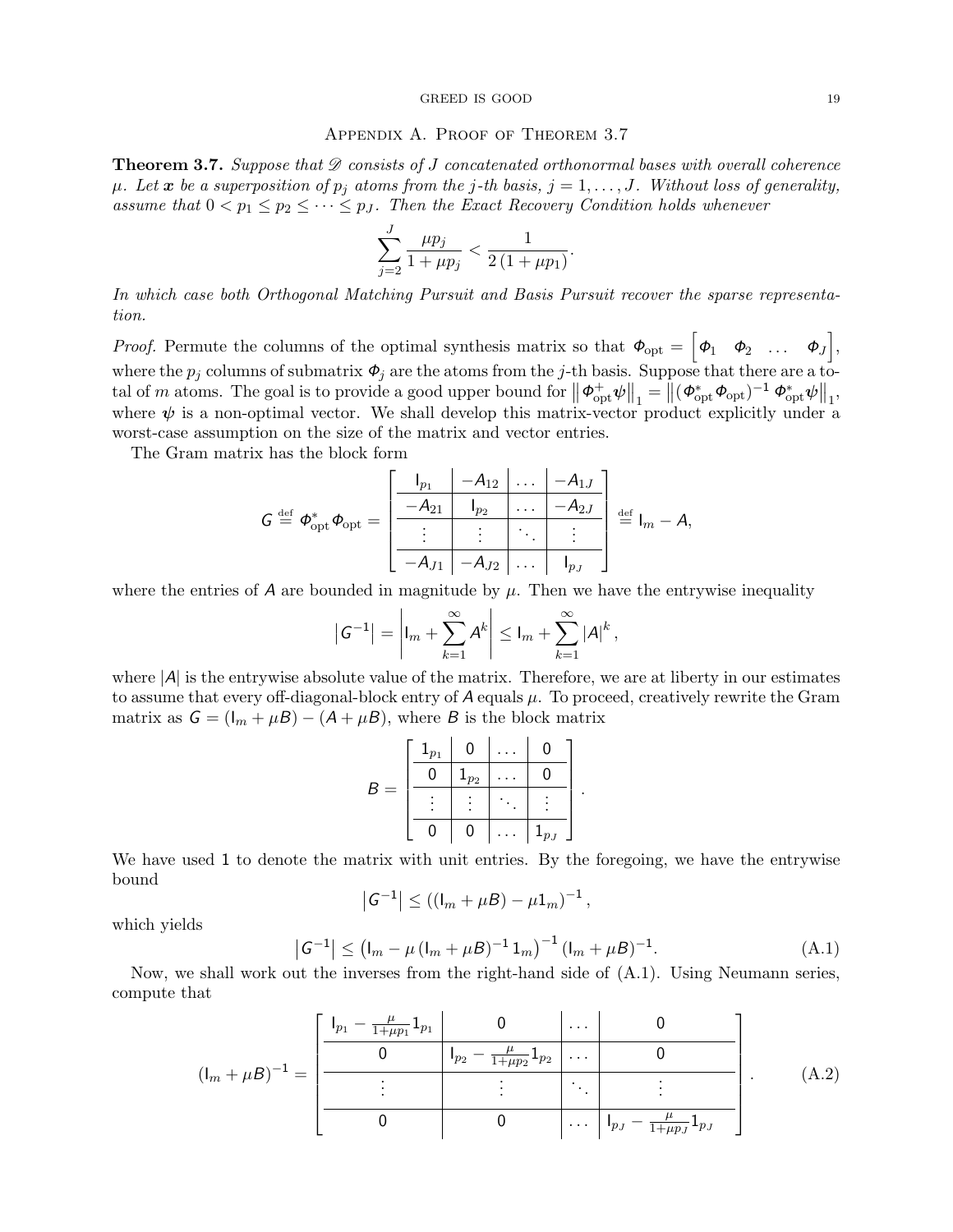Meanwhile, the series development of the other inverse is

$$
\left(\mathbf{I}_m - \mu \left(\mathbf{I}_m + \mu \mathbf{B}\right)^{-1} \mathbf{1}_m\right)^{-1} = \mathbf{I}_m + \sum_{k=1}^{\infty} \left(\mu \left(\mathbf{I}_m + \mu \mathbf{B}\right)^{-1} \mathbf{1}_m\right)^k.
$$
 (A.3)

Next, use (A.2) to calculate the product

$$
\mu\left(\mathsf{l}_m+\mu\mathsf{B}\right)^{-1}1_m=\left[\begin{array}{c|c} \frac{\mu}{1+\mu p_1} \mathbf{1}_{p_1} & \\ \hline \frac{\mu}{1+\mu p_2} \mathbf{1}_{p_2} & \\ \hline \vdots & \\ \hline \frac{\mu}{1+\mu p_J} \mathbf{1}_{p_J} \end{array}\right]\left[\begin{array}{c|c} \mathbf{1}_{p_1}^t & \mathbf{1}_{p_2}^t & \ldots & \mathbf{1}_{p_J}^t \end{array}\right]\overset{\mathrm{def}}{=} \boldsymbol{v}\,\mathbf{1}_m^t.
$$

Nota bene that 1 indicates the column vector with unit entries. On the other hand, we have the inner product

$$
\mathbf{1}_m^t \mathbf{v} = \sum_{j=1}^J \frac{\mu p_j}{1 + \mu p_j}.
$$

Therefore, the series in (A.3) collapses to

$$
\sum_{k=1}^{\infty} \left( \boldsymbol{v} \, \mathbf{1}_m^t \right)^k = \left( \boldsymbol{v} \, \mathbf{1}_m^t \right) \, \sum_{k=1}^{\infty} \left( \mathbf{1}_m^t \, \boldsymbol{v} \right)^{k-1} = \frac{1}{1 - \sum_{j=1}^J \frac{\mu p_j}{1 + \mu p_j}} \, \boldsymbol{v} \, \mathbf{1}_m^t. \tag{A.4}
$$

In consequence of  $(A.3)$  and  $(A.4)$ , the inverse of the Gram matrix satisfies

$$
|G^{-1}| \le \left( I_m + \frac{1}{1 - \sum_{j=1}^J \frac{\mu p_j}{1 + \mu p_j}} \mathbf{v} \mathbf{1}_m^t \right) (I_m + \mu B)^{-1}.
$$
 (A.5)

Now, assume that the vector  $\psi$  is drawn from basis number Z. So

$$
\left| \boldsymbol{\Phi}_{\rm opt}^* \boldsymbol{\psi} \right| \le \left[ \mu \mathbf{1}_{p_1}^t \middle| \dots \big| \mathbf{0}_{p_Z}^t \middle| \dots \big| \mu \mathbf{1}_{p_J}^t \right]^t.
$$
 (A.6)

At last, we are prepared to calculate the product we care about. First,

$$
\left| \boldsymbol{\phi}_{\mathrm{opt}}^+ \boldsymbol{\psi} \right| = \left| \left( \boldsymbol{\phi}_{\mathrm{opt}}^* \boldsymbol{\phi}_{\mathrm{opt}} \right)^{-1} \boldsymbol{\phi}_{\mathrm{opt}}^* \boldsymbol{\psi} \right| \le \left| \mathcal{G}^{-1} \right| \left| \boldsymbol{\phi}_{\mathrm{opt}}^* \boldsymbol{\psi} \right|.
$$
\n(A.7)

We shall work from right to left. Equations (A.2) and (A.6) imply

$$
(\mathbf{l}_m + \mu \mathbf{B})^{-1} \left| \boldsymbol{\Phi}_{\text{opt}}^* \boldsymbol{\psi} \right| \le \left[ \frac{\mu}{1 + \mu p_1} \mathbf{1}_{p_1}^t \left| \dots \left| \mathbf{0}_{p_Z}^t \right| \dots \left| \frac{\mu}{1 + \mu p_J} \mathbf{1}_{p_J}^t \right| \right]^t. \tag{A.8}
$$

Introducing  $(A.5)$  and  $(A.8)$  into  $(A.7)$  yields

 $\overline{\phantom{a}}$ 

$$
\left|\phi_{\text{opt}}^{+}\psi\right| \leq \left[\frac{\frac{\mu}{1+\mu p_1}\mathbf{1}_{p_1}}{\mathbf{0}_{p_2}}\right] + \frac{\sum_{j\neq Z}\frac{\mu p_j}{1+\mu p_j}}{1-\sum_{j=1}\frac{\mu p_j}{1+\mu p_j}}\left[\frac{\frac{\mu}{1+\mu p_1}\mathbf{1}_{p_1}}{\frac{\mu}{1+\mu p_Z}\mathbf{1}_{p_Z}}\right].\tag{A.9}
$$

Finally, apply the  $\ell_1$  norm to inequality (A.9) to reach

$$
\left\| \boldsymbol{\phi}_{\text{opt}}^{+} \boldsymbol{\psi} \right\|_{1} \leq \frac{\sum_{j \neq Z} \frac{\mu p_{j}}{1 + \mu p_{j}}}{1 - \sum_{j=1}^{J} \frac{\mu p_{j}}{1 + \mu p_{j}}}.
$$
\n(A.10)

The bound (A.10) is weakest when  $Z = 1$ . And the theorem follows.